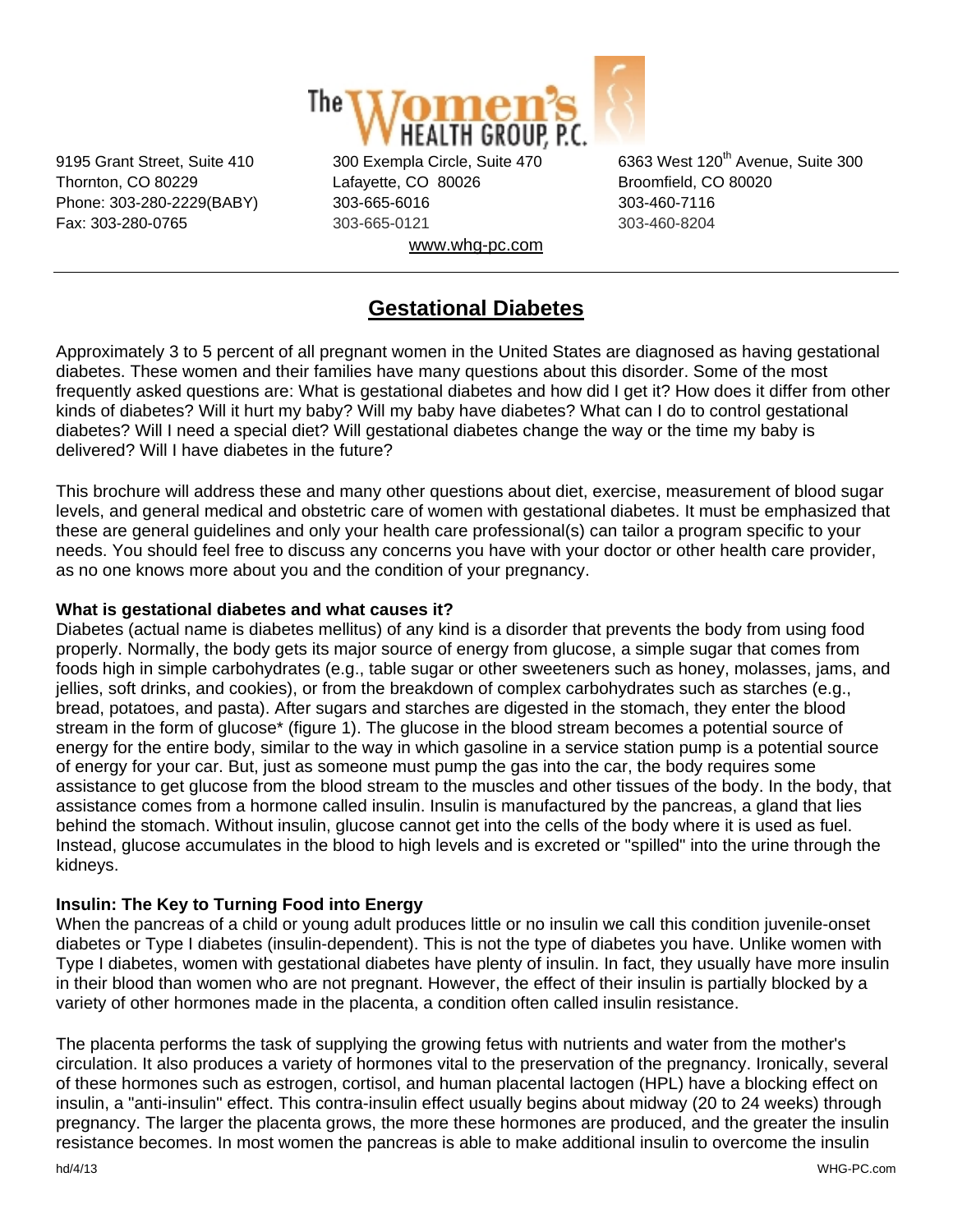resistance. When the pancreas makes all the insulin it can and there still isn't enough to overcome the effect of the placenta's hormones, gestational diabetes results. If we could somehow remove all the placenta's hormones from the mother's blood, the condition would be remedied. This, in fact, usually happens following delivery.

#### **How does gestational diabetes differ from other types of diabetes?**

There are several different types of diabetes. Gestational diabetes begins during pregnancy and disappears following delivery. Another type is referred to as juvenile-onset diabetes (in children) or Type I (in young adults). These individuals usually develop their disease before age 20. People with Type I diabetes must take insulin by injection every day. Approximately 10 percent of all people with diabetes have Type I (also called insulin-dependent diabetes).

Type II diabetes or noninsulin-dependent diabetes (formerly called adult-onset diabetes) is also characterized by high blood sugar levels, but these patients are often obese and usually lack the classic symptoms (fatigue, thirst, frequent urination, and sudden weight loss) associated with Type I diabetes. Many of these individuals can control their blood sugar levels by following a careful diet and exercise program, by losing excess weight, or by taking oral medication. Some, but not all, need insulin. People with Type II diabetes account for roughly 90 percent of all diabetics.

#### **Who is at risk for developing gestational diabetes and how is it detected?**

Any woman might develop gestational diabetes during pregnancy. Some of the factors associated with women who have an increased risk are obesity; a family history of diabetes; having given birth previously to a very large infant, a stillbirth, or a child with a birth defect; or having too much amniotic fluid (polyhydramnios). Also, women who are older than 25 are at greater risk than younger individuals. Although a history of sugar in the urine is often included in the list of risk factors, this is not a reliable indicator of who will develop diabetes during pregnancy. Some pregnant women with perfectly normal blood sugar levels will occasionally have sugar detected in their urine.

The Council on Diabetes in Pregnancy of the American Diabetes Association strongly recommends that all pregnant women be screened for gestational diabetes. Several methods of screening exist. The most common is the 50-gram glucose screening test. No special preparation is necessary for this test, and there is no need to fast before the test. The test is performed by giving 50 grams of a glucose drink and then measuring the blood sugar level l-hour later. A woman with a blood sugar level of less than 140 milligrams per deciliter (mg/dl) at l-hour is presumed not to have gestational diabetes and requires no further testing. If the blood sugar level is greater than 140 mg/dl the test is considered abnormal or "positive:" Not all women with a positive screening test have diabetes. Consequently, a 3-hour glucose tolerance test must be performed to establish the diagnosis of gestational diabetes.

If your physician determines that you should take the complete 3-hour glucose tolerance test, you will be asked to follow some special instructions in preparation for the test. For 3 days before the test, eat a diet that contains at least 150 grams of carbohydrates each day. This can be accomplished by including one cup of pasta, two servings of fruit, four slices of bread, and three glasses of milk every day. For 10 to 14 hours before the test you should not eat and not drink anything but water. The test is usually done in the morning in your physician's office or in a laboratory. First, a blood sample will be drawn to measure your fasting blood sugar level. Then you will be asked to drink a full bottle of a glucose drink (100 grams). This glucose drink is extremely sweet and occasionally makes some people feel nauseated. Finally, blood samples will be drawn every hour for 3 hours after the glucose drink has been consumed. The normal values for this test are shown in table 1.

#### **3-Hour Glucose Tolerance Test for Gestational Diabetes**

 Diagnostic Criteria Blood Glucose Level Fasting 95 mg/dl 1 hour 180 mg/dl l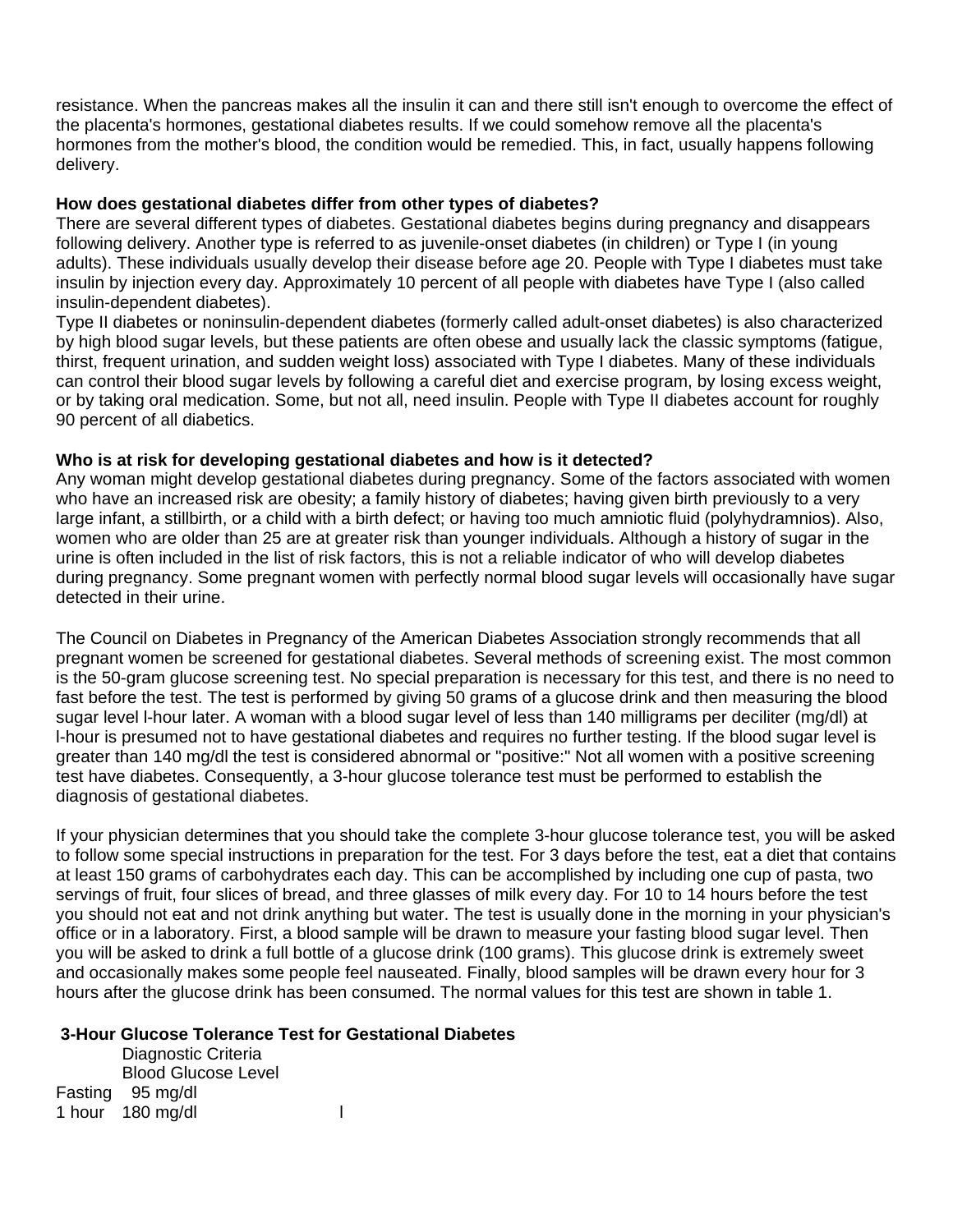

9195 Grant Street, Suite 410 300 Exempla Circle, Suite 470 6363 West 120<sup>th</sup> Avenue, Suite 300

2 hour 155 mg/dl 3 hour 140 mg/dl

If two or more of your blood sugar levels are higher than the diagnostic criteria, you have gestational diabetes. This testing is usually performed at the end of the second or the beginning of the third trimester (between the 24th and 28th weeks of pregnancy) when insulin resistance usually begins. If you had gestational diabetes in a previous pregnancy or there is some reason why your physician is unusually concerned about your risk of developing gestational diabetes, you may be asked to take the 50-gram glucose screening test as early as the first trimester (before the 13th week). Remember, merely having sugar in your urine or even having an abnormal blood sugar on the 50-gram glucose screening test does not necessarily mean you have gestational diabetes. The 3-hour glucose tolerance test must be abnormal before the diagnosis is made.

#### **How does gestational diabetes affect pregnancy and will it hurt my baby?**

The complications of gestational diabetes are manageable and preventable. The key to prevention is careful control of blood sugar levels just as soon as the diagnosis of gestational diabetes is made.

You should be reassured that there are certain things gestational diabetes does not usually cause. Unlike Type I diabetes, gestational diabetes generally does not cause birth defects. For the most part, birth defects originate sometime during the first trimester (before the 13th week) of pregnancy. The insulin resistance from the anti-insulin hormones produced by the placenta does not usually occur until approximately the 24th week. Therefore, women with gestational diabetes generally have normal blood sugar levels during the critical first trimester.

#### **The Role of High Maternal Glucose in Fetal Macrosomia**

One of the major problems a woman with gestational diabetes faces is a condition the baby may develop called "macrosomia." Macrosomia means "large body" and refers to a baby that is considerably larger than normal. All of the nutrients the fetus receives come directly from the mother's blood. If the maternal blood has too much glucose, the pancreas of the fetus senses the high glucose levels and produces more insulin in an attempt to use the glucose. The fetus converts the extra glucose to fat. Even when the mother has gestational diabetes, the fetus is able to produce all the insulin it needs. The combination of high blood glucose levels from the mother and high insulin levels in the fetus results in large deposits of fat which causes the fetus to grow excessively large, a condition known as macrosomia. Occasionally, the baby grows too large to be delivered through the vagina and a cesarean delivery becomes necessary. The obstetrician can often determine if the fetus is macrosomic by doing a physical examination. However, in many cases a special test called an ultrasound is used to measure the size of the fetus. This and other special tests will be discussed later. In addition to macrosomia, gestational diabetes increases the risk of hypoglycemia (low blood sugar) in the baby immediately after delivery. This problem occurs if the mother's blood sugar levels have been consistently high causing the fetus to have a high level of insulin in its circulation. After delivery the baby continues to have a high insulin level, but it no longer has the high level of sugar from its mother, resulting in the newborn's blood sugar level becoming very low. Your baby's blood sugar level will be checked in the newborn nursery and if the level is too low, it may be necessary to give the baby glucose intravenously. Infants of mothers with gestational diabetes are also vulnerable to several other chemical imbalances such as low serum calcium and low serum magnesium levels.

hd/4/13 WHG-PC.com All of these are manageable and preventable problems. The key to prevention is careful control of blood sugar levels in the mother just as soon as the diagnosis of gestational diabetes is made. By maintaining normal blood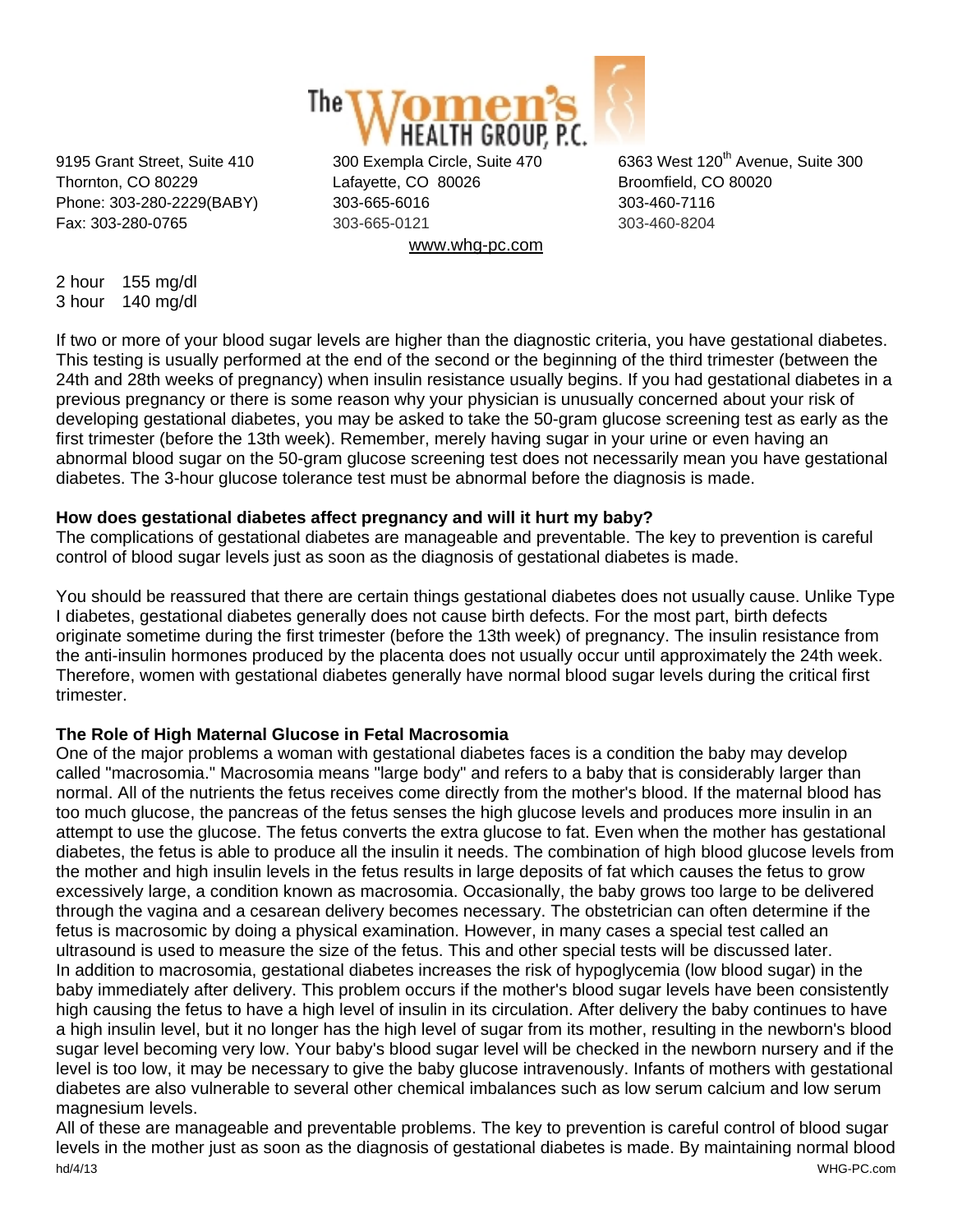sugar levels, it is less likely that a fetus will develop macrosomia, hypoglycemia, or other chemical abnormalities.

#### **What can be done to reduce problems associated with gestational diabetes?**

In addition to your obstetrician, there are other health professionals who specialize in the management of diabetes during pregnancy including internists or diabetologists, registered dietitians, qualified nutritionists, and diabetes educators. Your doctor may recommend that you see one or more of these specialists during your pregnancy. In addition, a neonatologist (a doctor who specializes in the care of newborn infants) should also be called in to manage any complications the baby might develop after delivery.

One of the essential components in the care of a woman with gestational diabetes is a diet specifically tailored to provide adequate nutrition to meet the needs of the mother and the growing fetus. At the same time the diet has to be planned in such a way as to keep blood glucose levels in the normal range (60 to 120 mg/dl). Specific details about diet during pregnancy are discussed later.

An obstetrician, diabetes educator, or other health care practitioner can teach you how to measure your own blood glucose levels at home to see if levels remain in an acceptable range on the prescribed diet. The ability of patients to determine their own blood sugar levels with easy-to-use equipment represents a major milestone in the management of diabetes, especially during pregnancy. The technique called "self blood glucose monitoring" (discussed in detail later) allows you to check your blood sugar levels at home or at work without costly and time-consuming visits to your doctor. The values of your blood sugar levels also determine if you need to begin insulin therapy sometime during pregnancy. Short of frequent trips to a laboratory, this is the only way to see if blood glucose levels remain under good control.

#### **Glucose Monitoring**

#### **What is self blood glucose monitoring?**

Once you are diagnosed as having gestational diabetes, you and your health care providers will want to know more about your day-to-day blood sugar levels. It is important to know how your exercise habits and eating patterns affect your blood sugars. Also, as your pregnancy progresses, the placenta will release more of the hormones that work against insulin. Testing your blood sugar level at important times during the day will help determine if proper diet and weight gain have kept blood sugar levels normal or if extra insulin is needed to help keep the fetus protected.

Self blood glucose monitoring is done by using a special device to obtain a drop of your blood and test it for your blood sugar level. Your doctor or other health care provider will explain the procedure to you. Make sure that you are shown how to do the testing before attempting it on your own. Some items you may use to monitor your blood sugar levels are:

- Lancet-a disposable, sharp needle-like sticker for pricking the finger to obtain a drop of blood.
- Lancet device-a spring-loaded finger sticking device.
- Test strip-a chemically treated strip to which a drop of blood is applied.
- Color chart-a chart used to compare against the color on the test strip for blood sugar level.
- Glucose meter-a device which "reads" the test strip and gives you a digital number value.

Your health care provider can advise you where to obtain the self-monitoring equipment in your area. You may want to inquire if any places rent or loan glucose meters, since it is likely you won't be needing it after your baby is born.

#### **How often and when should I test?**

You may need to test your blood several times a day. Generally, these times are fasting (first thing in the morning before you eat) and 2 hours after each meal. Occasionally, you may be asked to test more frequently during the day or at night. As each person is an individual, your health care provider can advise the schedule best for you.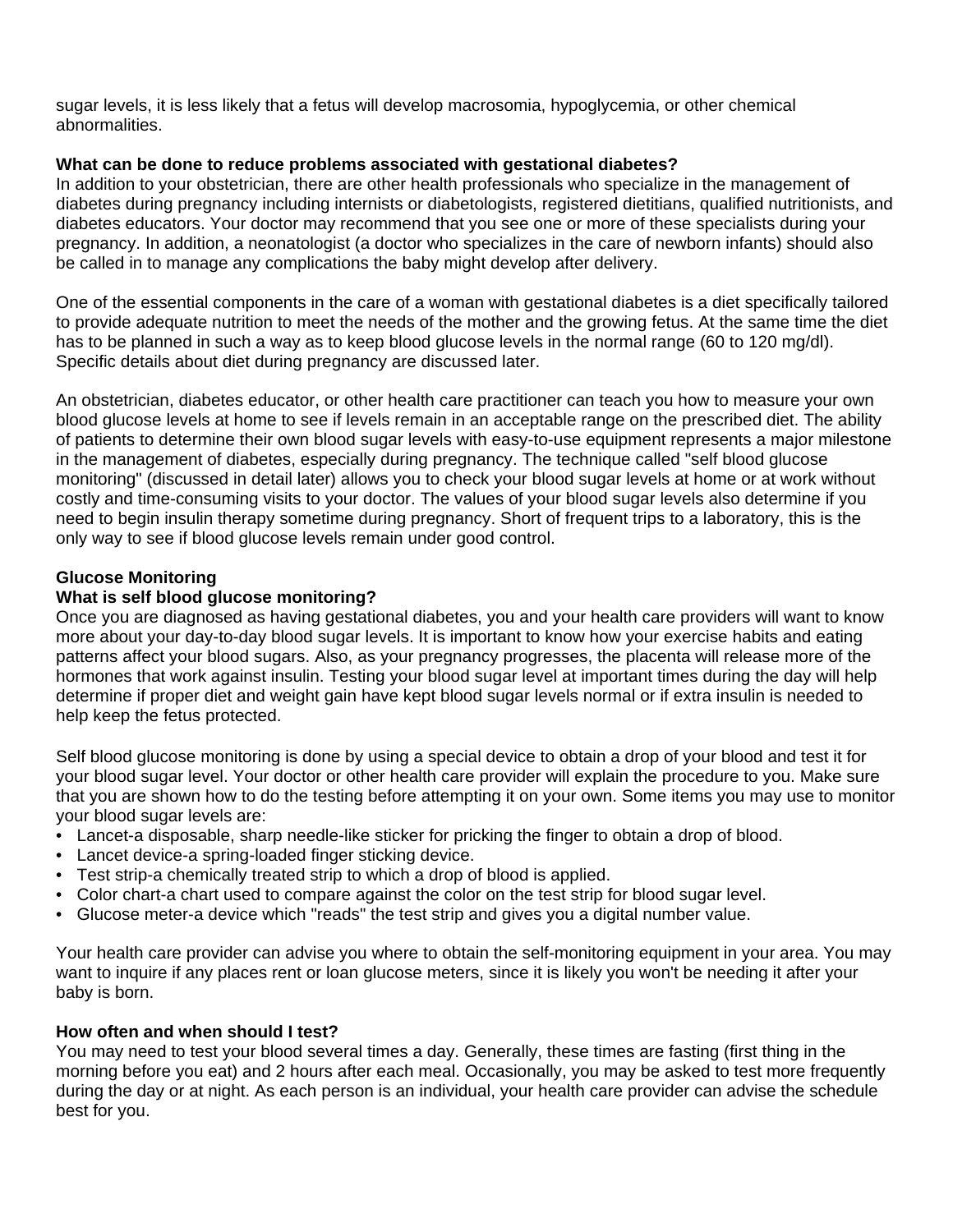

www.whg-pc.com

9195 Grant Street, Suite 410 300 Exempla Circle, Suite 470 6363 West 120<sup>th</sup> Avenue, Suite 300

#### **How should I record my test results?**

Most manufacturers of glucose testing products provide a record diary, although some health care providers may have their own version. A Self Blood Glucose Monitoring Diary is included at the end of this brochure.

You should record any test result immediately because it's easy to forget what the reading was during the course of a busy day. You should always have this diary with you when you visit your doctor or other health care provider or when you contact them by phone. These results are very important in making decisions about your health care.

#### **Are there any other tests I should know about?**

In addition to blood testing, you may be asked to check your urine for ketones. Ketones are by-products of the breakdown of fat and may be found in the blood and urine as a result of inadequate insulin or from inadequate calories in your diet. Although it is not known whether or not small amounts of ketones can harm the fetus, when large amounts of ketones are present they are accompanied by a blood condition, acidosis, which is known to harm the fetus. To be on the safe side, you should watch for them in your urine and report any positive results to your doctor.

#### **How do I test for ketones?**

To test the urine for ketones, you can use a test strip similar to the one used for testing your blood. This test strip has a special chemically treated pad to detect ketones in the urine. Testing is done by passing the test strip through the stream of urine or dipping the strip in and out of urine in a container. As your pregnancy progresses, you might find it easier to use the container method. All test strips are disposable and can be used only once. This applies to blood sugar test strips also. You cannot use your blood sugar test strips for urine testing, and you cannot use your urine ketone test strips for blood sugar testing.

#### **When do I test for ketones?**

Overnight is the longest fasting period, so you should test your urine first thing in the morning every day and any time your blood sugar level goes over 240 mg/dl on the blood glucose test. It is also important to test if you become ill and are eating less food than normal. Your health care provider can advise what's best for you.

#### **Is it ever necessary to take insulin?**

Yes, despite careful attention to diet some women's blood sugars do not stay within an acceptable range. A pregnant woman free of gestational diabetes rarely has a blood glucose level that exceeds 100 mg/dl in the morning before breakfast (fasting) or 2 hours after a meal. The optimum goal for a gestational diabetic is blood sugar levels that are the same as those of a woman without diabetes.

There is no absolute blood sugar level that necessitates beginning insulin injections. However, many physicians begin insulin if the fasting sugar exceeds 105 mg/dl or if the level 2 hours after a meal exceeds 120 mg/dl on two separate occasions. Blood sugar levels measured by you at home will help your doctor know when it is necessary to begin insulin. The ability to perform self blood glucose monitoring has made it possible to begin insulin therapy at the earliest sign of high sugar levels, thereby preventing the fetus from being exposed to high levels of glucose from the mother's blood.

#### **Will my baby be healthy?**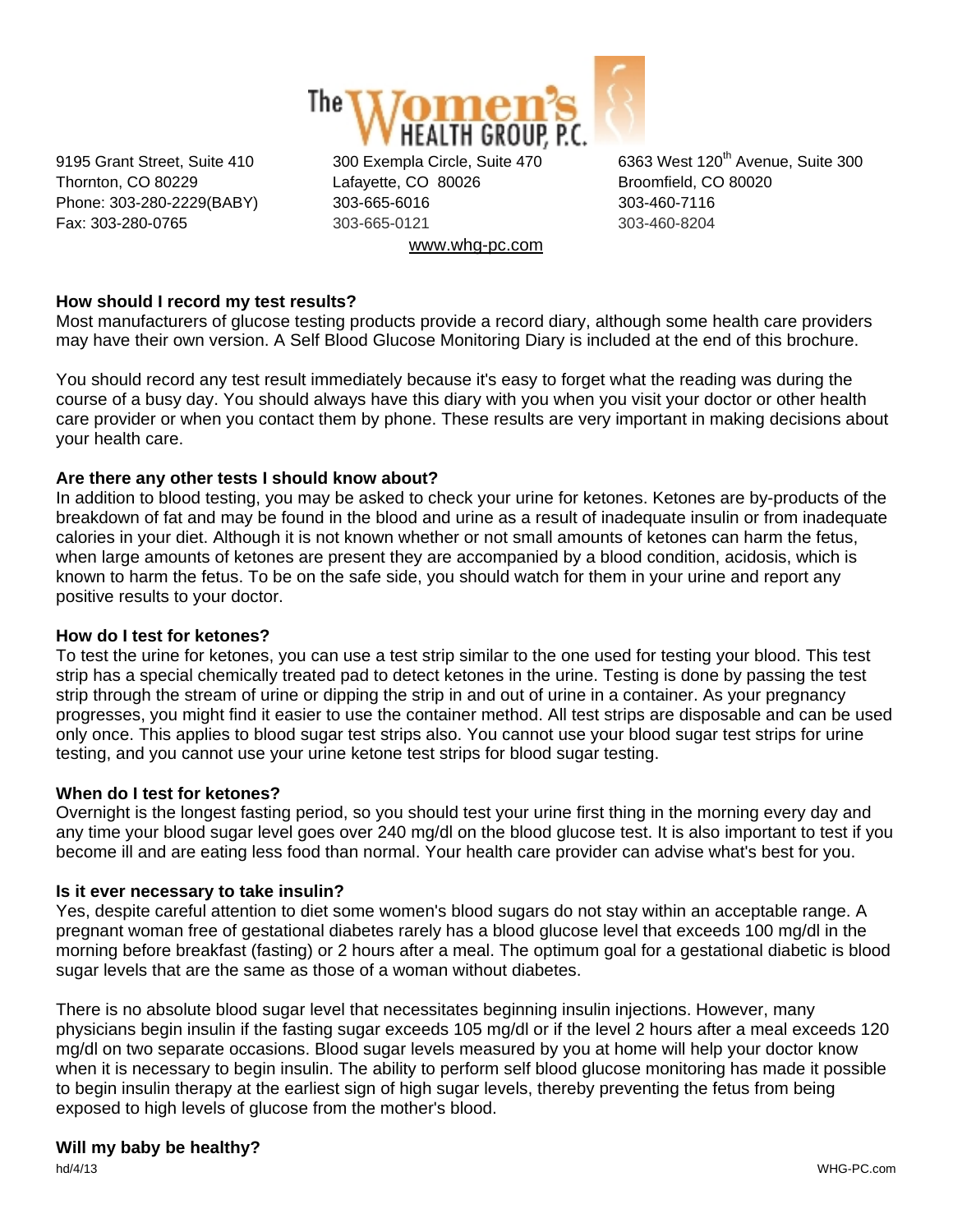The ultimate concern of any expectant mother is, "Will my baby be all right?" There is an array of simple, safe tests used to assess the condition of the fetus before birth and these can be particularly valuable during a pregnancy complicated by gestational diabetes. Tests that may be given during your pregnancy include:

#### **Ultrasound.**

Ultrasound uses short pulses of high-frequency, low-intensity sound waves to create images. Unlike x-rays, there is no radiation exposure to the fetus. First used during World War II to detect enemy submarines below the surface of the water, ultrasound has since been used safely in obstetrics. Occasionally, the date of your last menstrual period is not sufficient to determine a due date. Ultrasound can provide an accurate gestational age and due date that may be very important if it is necessary to induce labor early or perform a cesarean delivery. Ultrasound can also be used to determine the position of the placenta if it is necessary to perform an amniocentesis (another test discussed later).

#### **Fetal movement records.**

Recording fetal movement is a test you can do by yourself to help determine the condition of the baby. Fetal activity is generally a reassuring sign of well-being. Women are often asked to count fetal movements regularly during the last trimester of pregnancy. You may be asked to set aside specific times to lie down on your back or side and count the number of times the baby moves or kicks. Three or more movements in a 2-hour period is considered normal. Contact your obstetrician if you feel fewer than three movements to determine if other tests are needed.

#### **Fetal monitoring.**

Modern instruments make it possible to monitor the baby's heart rate before delivery. Currently, there are two types of fetal monitors - internal and external. The internal monitor consists of a small wire electrode attached directly to the scalp of the fetus after the membranes have ruptured. The external monitor uses transducers secured to the mother's abdomen by an elastic belt. One transducer records the baby's heart rate by a sensitive microphone called a doppler. The other transducer measures the firmness of the abdomen during a contraction of the uterus. It is a crude measure of the strength and frequency of contractions. Fetal monitoring is the basis for the non-stress test and the oxytocin challenge test described below.

#### **Non-stress test.**

The "non-stress" test refers to the fact that no medication is given to the mother to cause movement of the fetus or contraction of the uterus. It is often used to confirm the well-being of the fetus based on the principle that a healthy fetus will demonstrate an acceleration in its heart rate following movement. Fetal activity may be spontaneous or induced by external manipulation such as rubbing the mother's abdomen or making a loud noise above the abdomen with a special device. When movement of the fetus is noted, a recording of the fetal heart rate is made. If the heart rate goes up, the test is normal. If the heart rate does not accelerate, the fetus may merely be "sleeping"; if, after stimulation, the fetus still does not react, it may be necessary to perform a biophysical profile.

#### **Does gestational diabetes affect labor and delivery?**

Most women with gestational diabetes can complete pregnancy and begin labor naturally. Any pregnant woman has a slight chance (about 5 percent) of developing preeclampsia (toxemia), a sudden onset of high blood pressure associated with protein in the urine, occurring late in pregnancy. If preeclampsia develops, your obstetrician may recommend an early delivery. When an early delivery is anticipated, an amniocentesis is usually performed to assess the maturity of the baby's lungs.

Gestational diabetes, by itself, is not an indication to perform a cesarean delivery, but sometimes there are other reasons your doctor may elect to do a cesarean. For example, the baby may be too large (macrosomic) to deliver vaginally, or the baby may be in distress and unable to withstand vaginal delivery. You should discuss the various possibilities for delivery with your obstetrician so there are no surprises.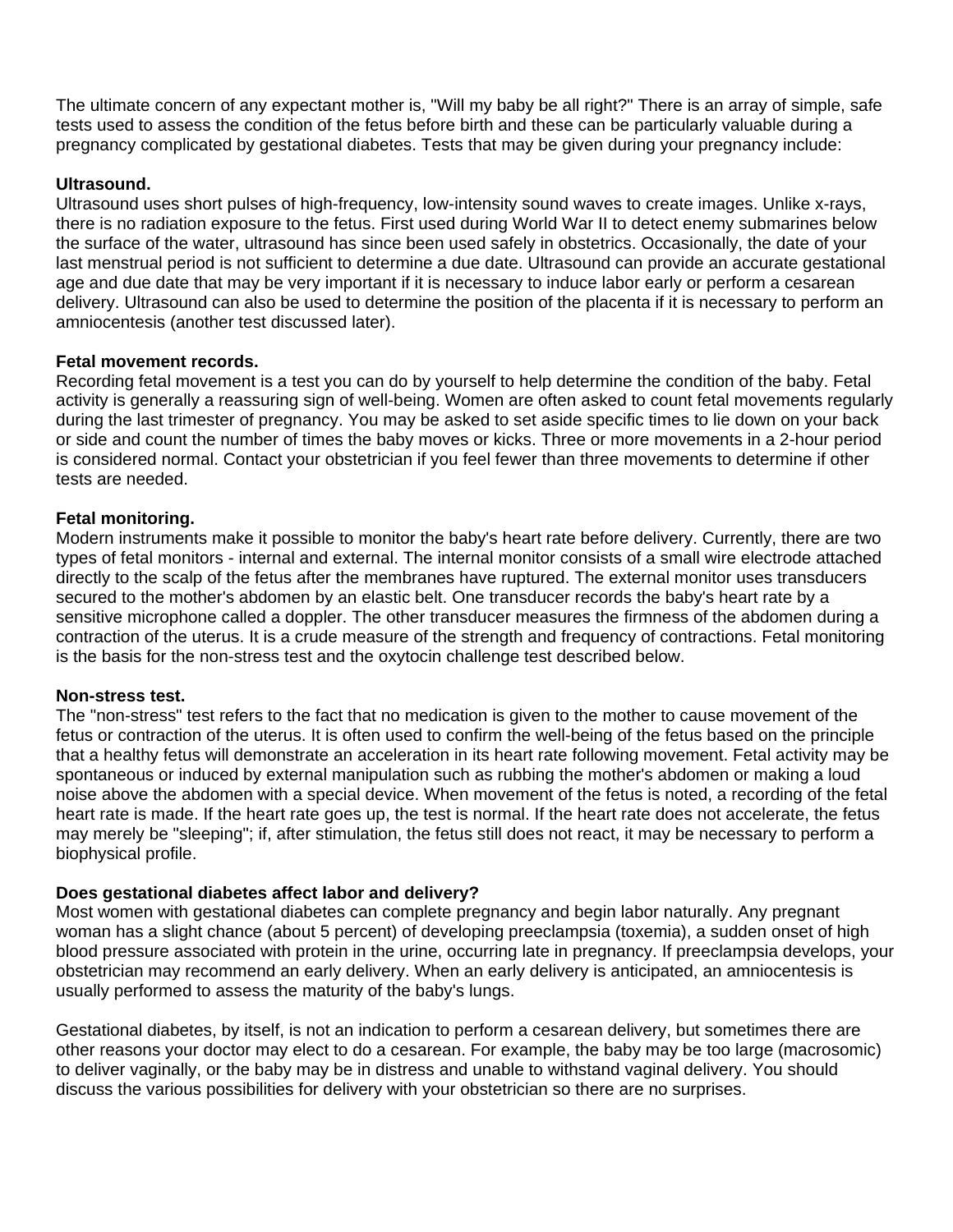

9195 Grant Street, Suite 410 300 Exempla Circle, Suite 470 6363 West 120<sup>th</sup> Avenue, Suite 300

Careful control of blood sugar levels remains important even during labor. If a mother's blood sugar level becomes elevated during labor, the baby's blood sugar level will also become elevated. High blood sugars in the mother produce high insulin levels in the baby. Immediately after delivery high insulin levels in the baby can drive its blood sugar level very low since it will no longer have the high sugar concentration from its mother's blood.

Women whose gestational diabetes does not require that they take insulin during their pregnancy, will not need to take insulin during their labor or delivery. On the other hand, a woman who does require insulin during pregnancy may be given insulin by injection on the morning labor begins, or in some instances, it may be given intravenously throughout labor. For most women with gestational diabetes there is no need for insulin after the baby is born and blood sugar level returns to normal immediately. The reason for this sudden return to normal lies in the fact that when the placenta is removed the hormones it was producing (which caused the insulin resistance) are also removed. Thus, the mother's insulin is permitted to work normally without resistance. Your doctor may want to check your blood sugar level the next morning, but it will most likely be normal.

#### **Should I expect my baby to have any problems?**

One of the most frequently asked questions is, "Will my baby have diabetes?" Almost universally the answer is no. However, the baby is at risk for developing Type II diabetes later in life, and of having other problems related to gestational diabetes, such as hypoglycemia (low blood sugar) mentioned earlier. If your blood sugars were not elevated during the 24 hours before delivery, there is a good chance that hypoglycemia will not be a problem for your baby. Nevertheless, a neonatologist (a doctor who specializes in the care of newborn infants) or other doctor should check your baby's blood sugar level and give extra glucose if necessary.

Another problem that may develop in the infant of a mother with gestational diabetes is jaundice. Jaundice occurs when extra red blood cells in the baby's circulation are destroyed, releasing a substance called bilirubin. Bilirubin is a pigment that causes a yellow discoloration of the skin (jaundice). A minor degree of jaundice is common in many newborns. However, the presence of large amounts of bilirubin in the baby's system can be harmful and requires placing the baby under special lights which help get rid of the pigment. In extreme cases, blood transfusions may be necessary.

#### **Will I develop diabetes in the future?**

For most women gestational diabetes disappears immediately after delivery. However, you should have your blood sugars checked after your baby is born to make sure your levels have returned to normal. Women who had gestational diabetes during one pregnancy are at greater risk of developing it in a subsequent pregnancy. It is important that you have appropriate screening tests for gestational diabetes during future pregnancies as early as the first trimester.

Pregnancy is a kind of "stress test" that often predicts future diabetic problems. In one large study more than one-half of all women who had gestational diabetes developed overt Type II diabetes within 15 years of pregnancy. Because of the risk of developing Type II diabetes in the future, you should have your blood sugar level checked when you see your doctor for your routine check-ups. There is a good chance you will be able to reduce the risk of developing diabetes later in life by maintaining an ideal body weight and exercising regularly.

#### **Diet & Weight Gain**

#### **Why is a special diet recommended?**

hd/4/13 WHG-PC.com A nutritionally balanced diet is always essential to maintaining a healthy mother and successful pregnancy.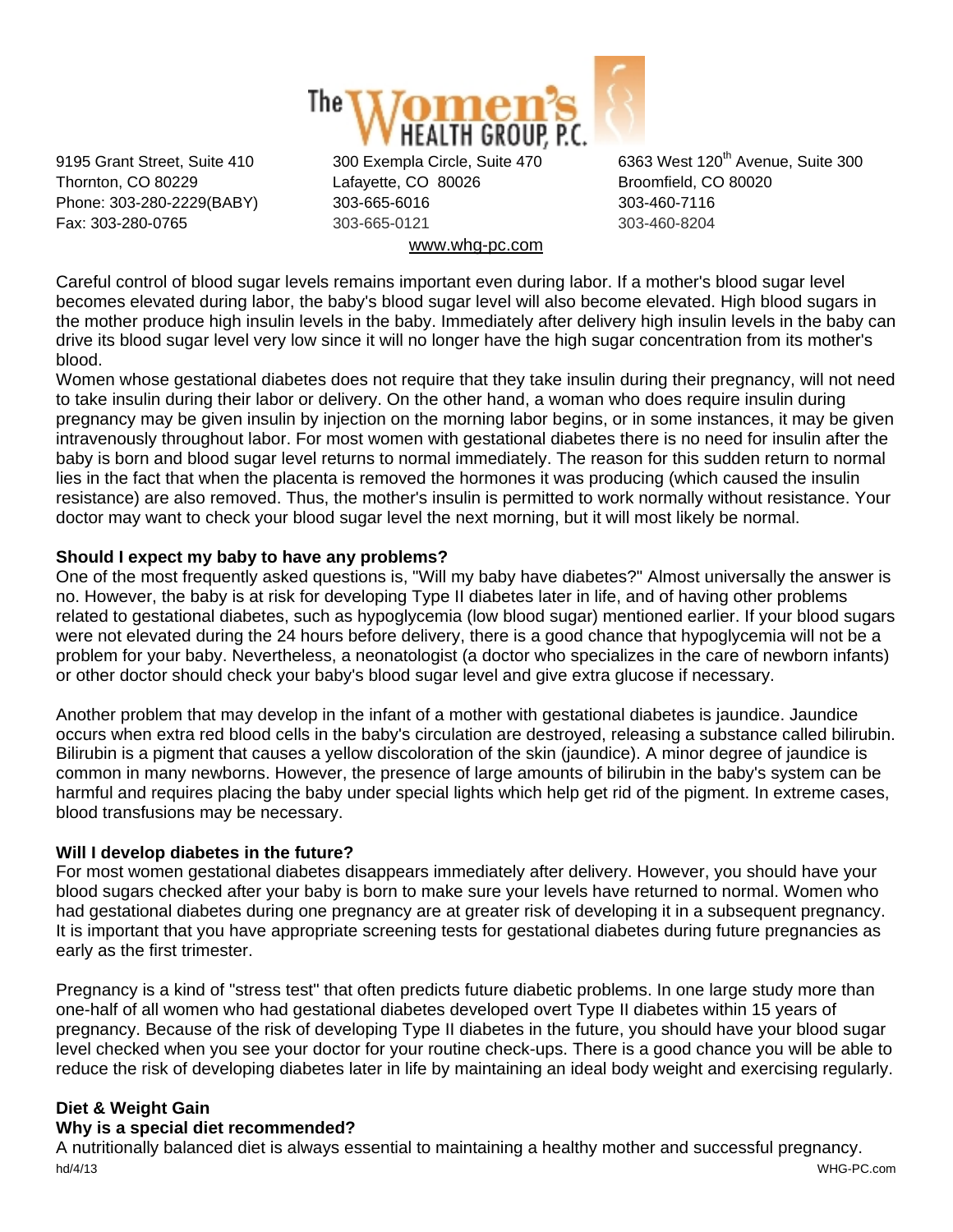The foods you choose become the nutrient building blocks for the growth of the fetus. For a woman with , gestational diabetes, proper diet alone often keeps blood sugar levels in the normal range and is generally the first step to follow before resorting to insulin injections. Careful attention should be paid to the total calories eaten daily, to avoid foods which increase blood sugar levels, and to emphasize the use of foods which help the body maintain a normal blood sugar. A registered dietitian is the best person to help you with meal planning to meet your individual needs. Your physician can help you find a dietitian if this service is not a part of his or her office or clinic. Your local chapter of the American Dietetic Association or the American Diabetes Association can also help you locate a registered dietitian.

#### **How much weight should I gain?**

Of all questions asked by pregnant women, this is the most common. The answer is particularly important for women with gestational diabetes. The weight that you gain is a rough indication of how much nutrition is available to the fetus for growth. An inadequate weight gain may result in a small baby who lacks protective calorie reserves at birth. This baby may have more illness during the first year of life. An excessive weight gain during pregnancy, however, has an insulin-resistant effect, just like the hormones produced by the placenta, and will make your blood sugar level higher.

The "optimal" weight to gain depends on the weight that you are before becoming pregnant. Your prepregnancy weight is also a rough indication of how well-nourished you are before becoming pregnant. If you are at a desirable weight for your body size before you become pregnant, a weight gain of 24 to 27 pounds is recommended. If you are approximately 20 pounds or more above your desirable weight before pregnancy, a weight gain of 24 pounds is recommended. Many overweight women, however, have healthy babies and gain only 20 pounds. If you become pregnant when you are underweight, you need to gain more weight during the pregnancy to give your baby the extra nutrition he or she needs for the first year. You should gain 28 to 36 pounds, depending on how underweight you are before becoming pregnant. Table 3 shows whether your prepregnancy weight is considered underweight, normal weight, or overweight. Your nutrition advisor or health care provider can recommend an appropriate weight gain. How your weight gain is distributed is illustrated in figure 3.

#### **Pre-Pregnancy Weight**

Use this chart to determine if your pre-pregnancy weight is normal, underweight, or overweight.

| Height       | Underweight If      | Normal  | Overweight If |
|--------------|---------------------|---------|---------------|
|              | without You Weighed | Weight  | You Weighed   |
| <b>Shoes</b> | This or Less        | Range*  | This or More  |
| 4'10"        | 88                  | 89-108  | 109           |
| 4'11"        | 91                  | 92-112  | 113           |
| 5'           | 94                  | 95-115  | 116           |
| 5'1"         | 99                  | 100-121 | 122           |
| 5'2"         | 104                 | 105-127 | 128           |
| 5'3''        | 108                 | 109-132 | 133           |
| 5'4''        | 113                 | 114-138 | 139           |
| 5'5"         | 118                 | 119-144 | 145           |
| 5'6''        | 123                 | 124-150 | 151           |
| 5'7''        | 127                 | 128-155 | 156           |
| 5'8''        | 132                 | 133-161 | 162           |
| 5'9''        | 137                 | 138-167 | 168           |
| 5'10"        | 142                 | 143-173 | 174           |
| 5'11"        | 146                 | 147-178 | 179           |
| 6'           | 151                 | 152-184 | 185           |

\*Normal weight for "thin-boned" women will be closer to the lower end of this range. For "big-boned" women, it will be closer to the higher end.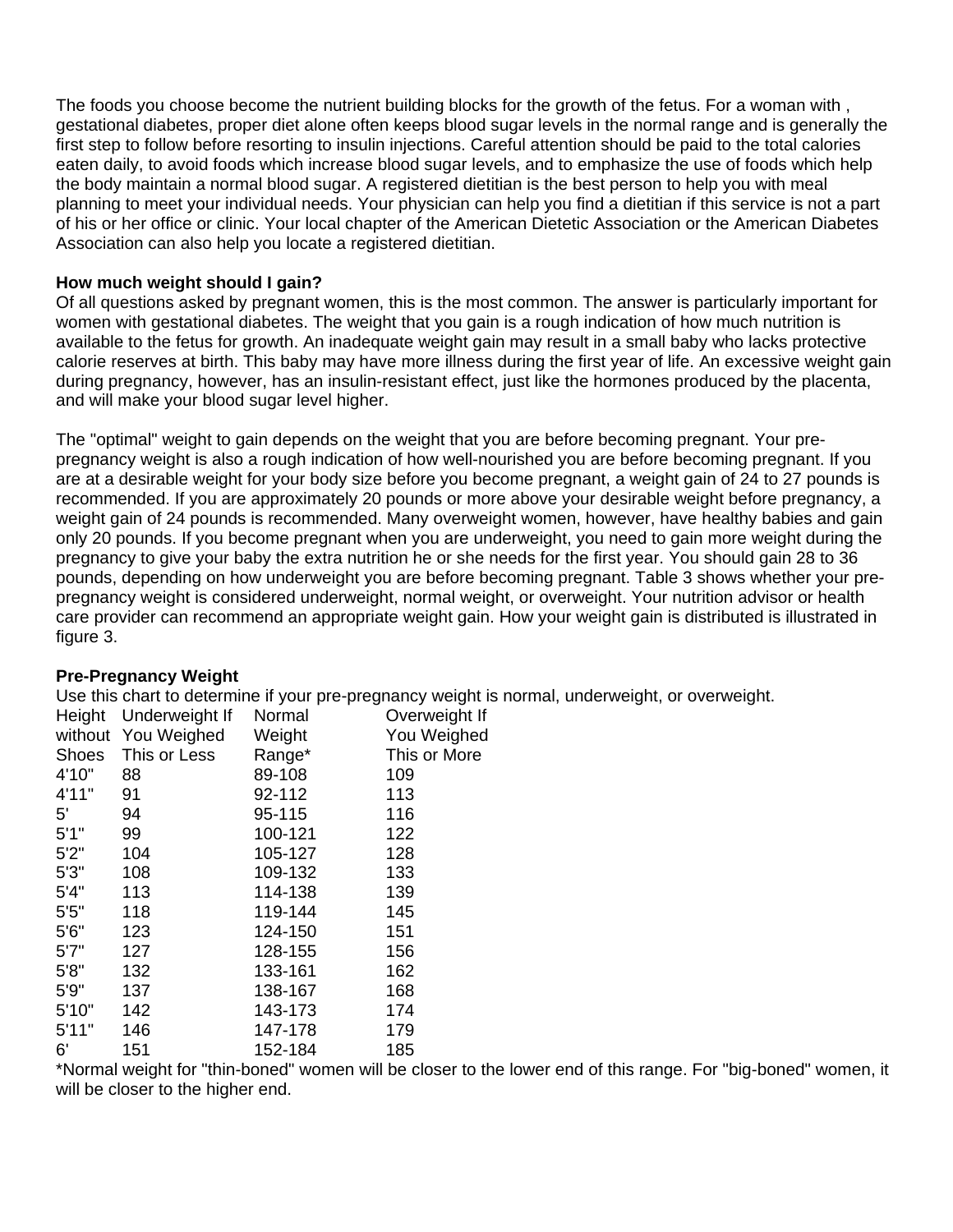

9195 Grant Street, Suite 410 300 Exempla Circle, Suite 470 6363 West 120<sup>th</sup> Avenue, Suite 300

Total recommended weight gain is often not as helpful as a weekly rate of gain. Most women gain 3 to 5 pounds during the first trimester (first 3 months) of pregnancy. During the second and third trimesters, a good rate of weight gain is about three-quarters of a pound to one pound per week. Gaining too much weight (2 or more pounds per week) results in putting on too much body fat. This extra body fat produces an insulinresistant effect which requires the body to produce more insulin to keep blood sugar levels normal. An inability to produce more insulin, as in gestational diabetes, causes your blood sugar levels to rise above acceptable levels. If weight gain has been excessive, often limiting weight gain to approximately three-quarters of a pound per week (3 pounds per month) can return blood sugar levels to normal. Fetal growth and development depend on proper nourishment and will be placed at risk by drastically reducing calories. However, you can limit weight gain by cutting back on excessive calories and by eating a nutritionally-sound diet that meets your needs and the needs of your baby. Remember that dieting and severely cutting back on weight gain may increase the risk of delivering prematurely. If blood sugar levels continue to go up and you are not gaining excessive weight or eating improperly, the safest therapy for the well-being of the fetus is insulin.

Occasionally, your weight may go up rapidly in the last trimester (after 28 weeks) and you may notice an increase in water retention, such as swelling in the feet, fingers, and face. If there is any question as to whether the rapid weight gain is due to eating too many calories or too much water retention, keeping records of how much food you eat and your exercise patterns at this time will be very helpful. A Food and Exercise Record Sheet is included at the end of this book. By examining your Food and Exercise Record Sheet, your nutrition advisor can help you determine which is causing the rapid weight gain. In addition, by examining your legs and body for signs of fluid retention, your physician can help you to determine the cause of your weight gain. If your weight gain is due to water retention, cutting back drastically on calories may actually cause more fluid retention. Bed rest and resting on your side will help you to lose the build-up of fluid. Limit your intake of salt (sodium chloride) and very salty foods, as they tend to contribute to water retention.

Marked fluid retention when combined with an increase in blood pressure and possibly protein in the urine are the symptoms of preeclampsia. This is a disorder of pregnancy that can be harmful to both the mother and baby. Inform your obstetrician of any rapid weight gain, especially if you are eating moderately and gaining more than 2 pounds per week. Should you develop preeclampsia, be especially careful to eat a well-balanced diet with adequate calories.

After being diagnosed as having gestational diabetes, many women notice a slower weight gain as they start cutting the various sources of sugar out of their diet. This seems to be harmless and lasts only 1 or 2 weeks. It may be that sweets were contributing a substantial amount of calories to the diet.

#### **How should I eat during my pregnancy?**

As with any pregnancy, it is important to eat the proper foods to meet the nutritional needs of the mother and fetus. An additional goal for women with gestational diabetes is to maintain a proper diet to keep blood sugars as normal as possible.

| <b>Protein Equivalents</b> |                  |            |
|----------------------------|------------------|------------|
| <b>Food</b>                | Grams of Protein |            |
| 1 cup 2milk                |                  |            |
| 1 cup plain nonfat yogurt  | 8                |            |
| hd/4/13                    |                  | WHG-PC.com |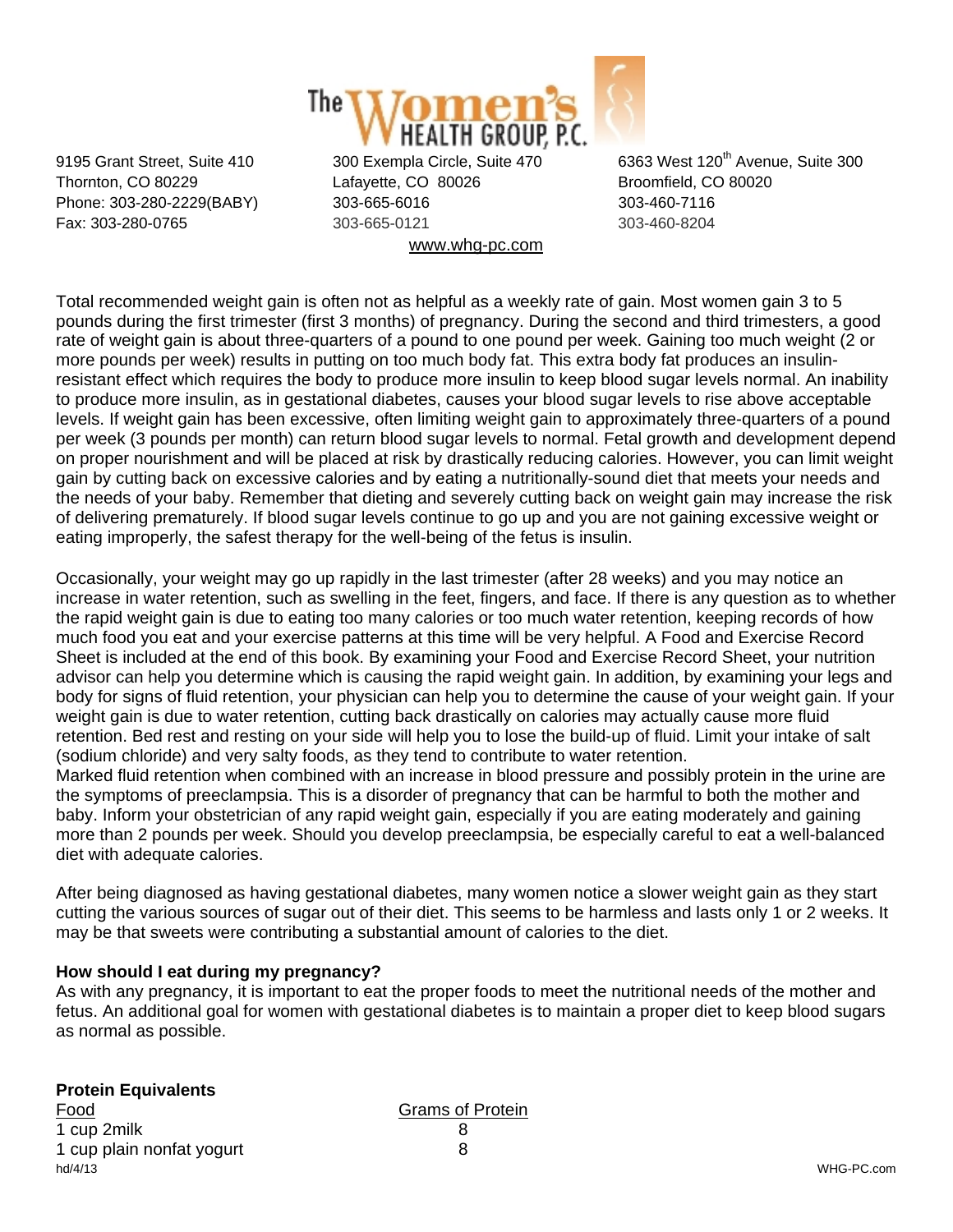| 1 ounce American processed cheese  |  |
|------------------------------------|--|
| 1 ounce low-fat cheese             |  |
| 1 tbsp. peanut butter              |  |
| 1/4 cup cottage cheese             |  |
| 1/2 cup cooked dried beans         |  |
| 1 slice whole wheat bread          |  |
| 1/2 cup flaked cereal bran or corn |  |

The daily need for calories increases by 300 calories during the second and third trimesters of pregnancy. If non-pregnant calorie intake was 1800 calories per day and weight gain was maintained, a calorie intake of 2100 calories per day is usual from 14 weeks until delivery. This is the equivalent of an additional 8 ounce glass of 2milk and one-half of a sandwich (1 slice of bread, approximately 1 ounce of meat, and I teaspoon of margarine, mayonnaise, etc.) per day. The need for protein also increases during pregnancy. Make sure your diet includes foods high in protein, but not high in fat. Most vitamins and minerals are also needed in larger amounts during pregnancy. This can be attained by increasing dairy products, especially those low in fat, and making sure you include whole grain cereals and breads, as well as fruits and vegetables in your diet each day. To make sure you get enough folate (a B vitamin critical during pregnancy) and iron, your obstetrician will probably recommend a prenatal vitamin. Prenatal vitamins do not replace a good diet; they merely help you to get the nutrients you need. To absorb the most iron from your prenatal vitamin, take it at night before going to bed, or in the morning on an empty stomach.

The Daily Food Guide serves as a guideline for food sources that provide important vitamins and minerals, as well as carbohydrates, protein, and fiber during pregnancy. The recommended minimal servings per day appear in parenthesis after each food group listed. This guide emphasizes foods that are low in fat and in sugar (discussed later).

#### **Daily Food Guide (Each item equals one serving)**

| Milk and Milk Products<br>(4 Servings Per Day)                                | 1 cup milk, skim or low-fat<br>1/3 cup powdered non-fat milk<br>1 cup reconstituted powdered non-fat milk<br>1-1/2 oz. Low-fat cheese* <td=125< th=""><th>(high protein, calcium, Vit D)</th></td=125<>                                                                                                                    | (high protein, calcium, Vit D)   |
|-------------------------------------------------------------------------------|----------------------------------------------------------------------------------------------------------------------------------------------------------------------------------------------------------------------------------------------------------------------------------------------------------------------------|----------------------------------|
| Meat, Poultry, Fish, and<br><b>Meat Substitutes</b><br>(5-6 Servings Per Day) | 1 oz. Cooked poultry, fish, or<br>lean meat (beef, lamb, pork)<br>1 tbsp. peanut butter<br>1 egg<br>1/4 cup low-fat cottage cheese<br>1/2 cup cooked dried beans or lentils                                                                                                                                                | (high protein, B vitamins, iron) |
| Breads, Cereals, and<br><b>Other Starches</b>                                 | 1 slice whole grain bread<br>5 crackers                                                                                                                                                                                                                                                                                    | (high complex carbohydrates)     |
| (5-6 Servings Per Day)                                                        | 1 muffin, biscuit, pancake<br>or waffle<br>3/4 cup dry cereal unsweetened<br>1/2 cup pasta (macaroni,<br>spaghetti), rice, mashed<br>potatoes, or cooked cereal<br>1/3 cup sweet potatoes or yams<br>1/2 cup cooked dried beans or lentils<br>1/2 bagel, 1/2 english muffin, or I/2 flour tortilla<br>1 small baked potato |                                  |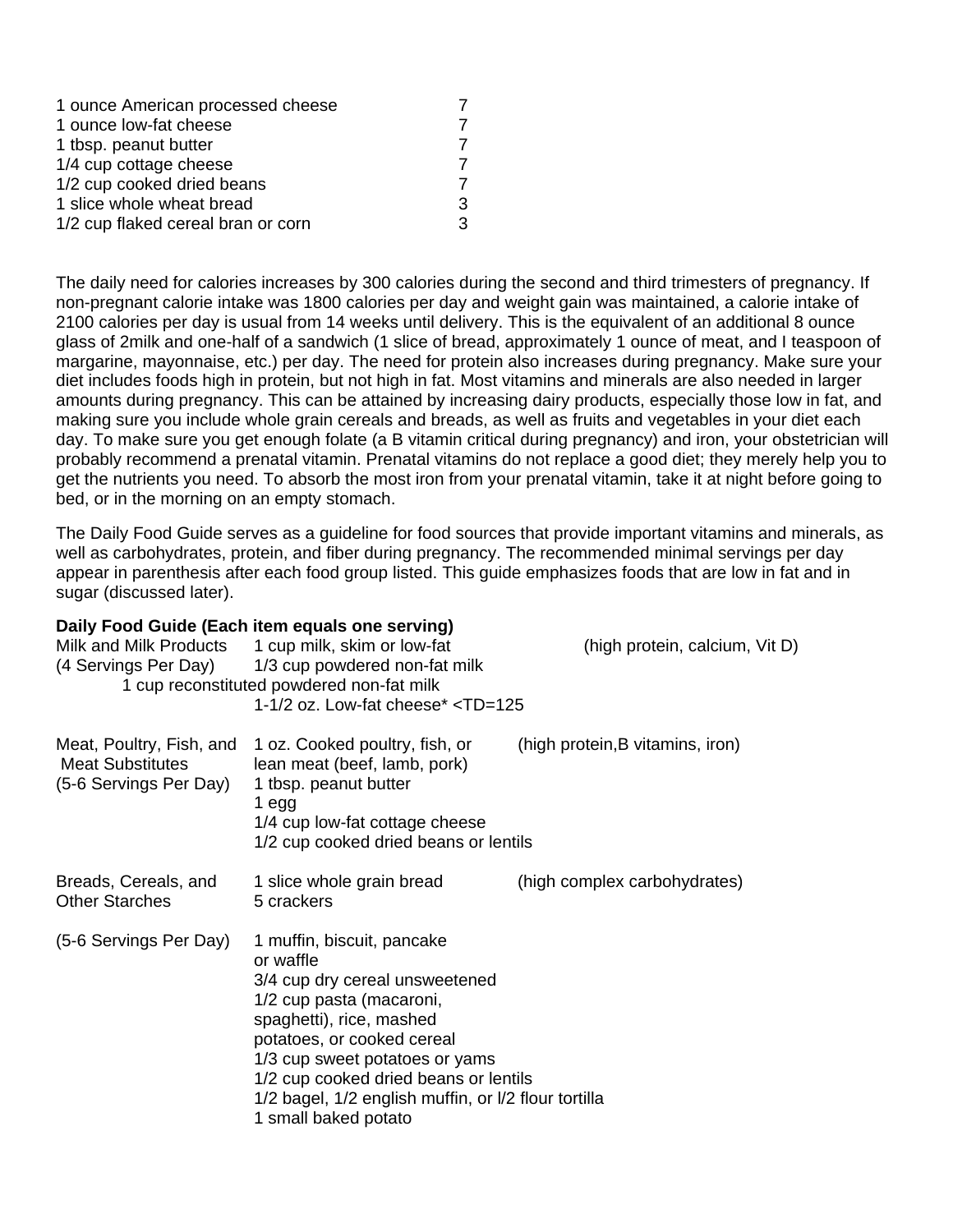

9195 Grant Street, Suite 410 300 Exempla Circle, Suite 470 6363 West 120<sup>th</sup> Avenue, Suite 300

#### 2 taco shells

| Fruit<br>(2 servings per day)         | 1/2 cup fresh fruit<br>1/2 banana, or 1 medium sized fruit (apple, orange)<br>1/2 cup, orange, grapefruit, or other juice<br>1/2 medium-sized grapefruit<br>1 cup strawberries<br>1/2 cup fresh apricots, nectarines,<br>purple plums, cantaloupe or<br>4 halves dried apricots (vitamin A source) |           |
|---------------------------------------|----------------------------------------------------------------------------------------------------------------------------------------------------------------------------------------------------------------------------------------------------------------------------------------------------|-----------|
| Vegetables***<br>(2 servings per day) | 1/2 cup cooked or I cup raw:<br>broccoli, spinach, carrots,<br>1/3 cup mixed vegetables                                                                                                                                                                                                            | vitamin A |
| Fats                                  | 1 tsp. butter or margarine<br>1 tsp. oil or mayonnaise<br>1 tbsp. regular salad dressing<br>2 tbsp. low-calorie salad dressing<br>1/4 cup nuts or seeds                                                                                                                                            |           |

\*1 oz. low-fat cheese can also be used as 1 serving from the Meat, Poultry, Fish, and Meat Substitutes group if sufficient calcium is already being provided from 4 servings.

\*\*This refers to plain yogurt. Commercially fruited yogurt contains a lot of added sugar

\*\*\*Starchy vegetables such as corn, peas, and potatoes are included in Breads, Cereals, and Other Starches list.

The food guide is divided into six groups: milk and milk products; meat, poultry, fish, and meat substitutes; breads, cereals, and other starches; fruits; vegetables; and fats. Each group provides its own combination of vitamins, minerals, and other nutrients which play an important part in nutrition during pregnancy (figure 4). Omitting the foods from one group will leave your diet inadequate in other nutrients. Plan your meals using a variety of foods within each food group, in the amounts recommended, and you'll be most likely to get all the vitamins, minerals, and other nutrients the fetus needs for growth and development.

#### **Other Nutritional and Non-Nutritional Considerations:**

#### **Alcohol.**

There is no known safe level of alcohol to allow during pregnancy. Daily heavy alcohol intake causes severe defects in development of the body and brain of the fetus, called Fetal Alcohol Syndrome. Even moderate drinking is associated with delayed fetal growth, spontaneous abortions, and lowered birth weight in babies. The Surgeon General's office warns: "Women who are pregnant or even considering pregnancy should avoid alcohol completely and should be aware of the alcohol content of food and drugs."

#### **Salt.**

hd/4/13 WHG-PC.com Salt restriction is no longer routinely advised during pregnancy. Recent research shows that during pregnancy the body needs salt to help provide the proper fluid balance. Your health care provider may recommend that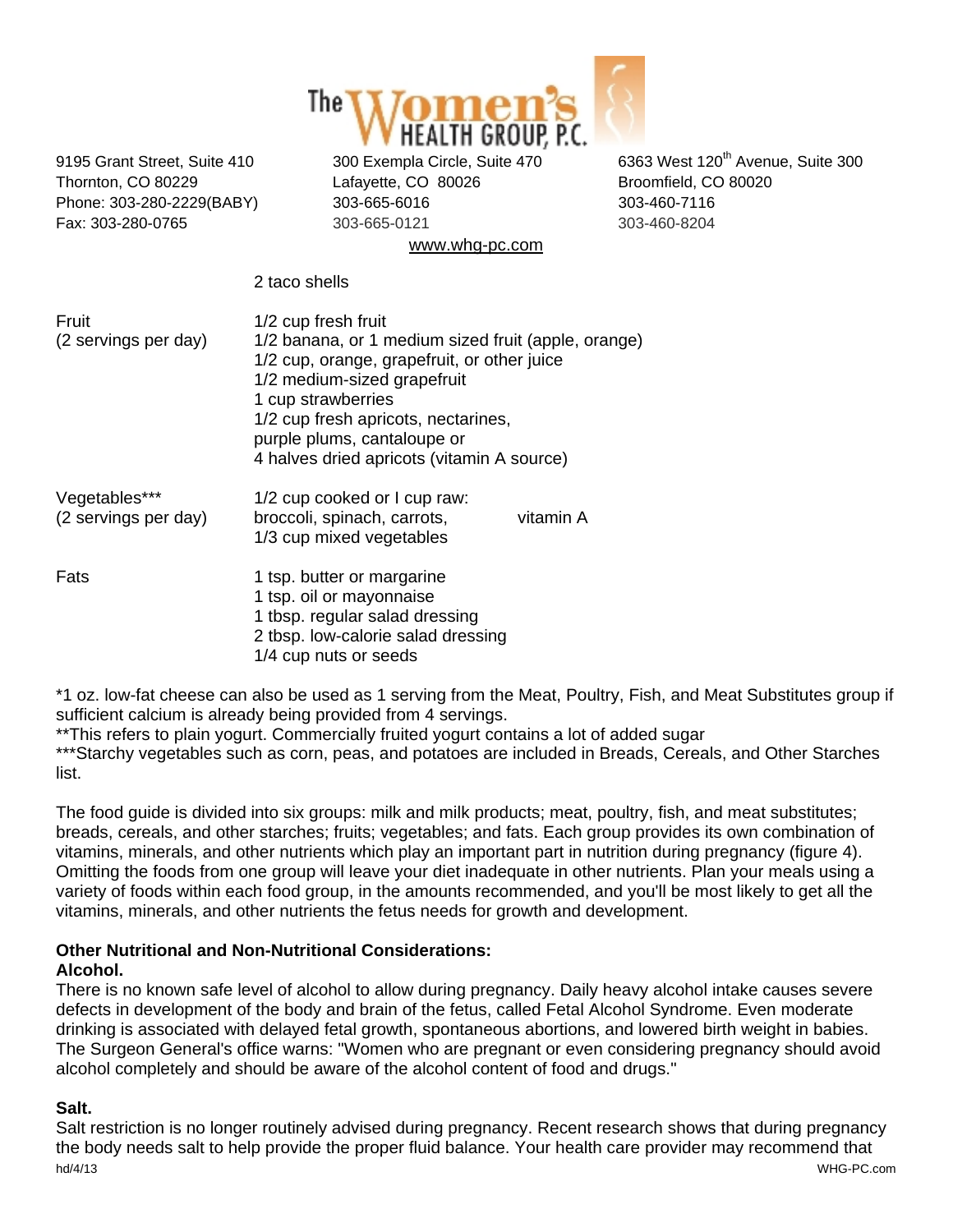you use salt in moderation.

#### **Caffeine**

Studies conflict on the potential danger of caffeine to the fetus. Caffeine is found primarily in coffee, tea, and some sodas (table 6). Moderation is recommended. Talk to your doctor or other health professional about the maximum amount of caffeine recommended.

#### **Caffeine Comparisons**

| Food                     | Serving | <b>Amount of Caffeine</b> |
|--------------------------|---------|---------------------------|
| Regular coffee           | 8 oz.   | 80-200 ma.                |
| Instant coffee           | 8 oz.   | 60-100 ma.                |
| Decaffeinated coffee     | 8 oz.   | $3-5$ ma.                 |
| Tea                      | 8 oz.   | 60-65 ma.                 |
| <b>Carbonated drinks</b> |         |                           |
| e.g. colas               | 12oz.   | 30-65 mg.                 |
| Hot chocolate            | 8 oz.   | 13 ma.                    |
|                          |         |                           |

#### **Megavitamins.**

Megavitamins are defined as 10 times the Recommended Dietary Allowance\* of vitamins and minerals and are not recommended for pregnant women. Although it is possible to get all of the necessary nutrients from food alone, your doctor may prescribe some prenatal vitamins and minerals. If taken regularly, along with a balanced diet, you will be getting all the vitamins and minerals needed during your pregnancy.

#### **Smoking.**

Research has shown without question that smoking during pregnancy increases the risk of fetal death and preterm delivery, impairs fetal growth, and can lead to low birth weight. It is best to stop smoking entirely and permanently, or at the very least, to cut back drastically on the number of cigarettes you smoke.

#### **What food patterns help keep blood sugar levels normal?**

The following outlines food patterns which help to keep blood sugar levels within an acceptable range.

Avoid sugar and foods high in sugar. Most women with gestational diabetes, just like those without diabetes, have a desire for something sweet in their diet. In pregnant women, sugar is rapidly absorbed into the blood and requires a larger release of insulin to maintain normal blood sugar levels. Without the larger release of insulin, blood sugar levels will increase excessively when you eat sugar-containing foods.

There are many forms of sugar such as table sugar, honey, brown sugar, corn syrup, maple syrup, turbinado sugar, high fructose corn syrup, and molasses. Generally, food that ends in "ose" is a sugar (e.g., sucrose, dextrose, and glucose).

Foods that usually contain high amounts of sugar include pies, cakes, cookies, ice cream, candy, soft drinks, fruit drinks, fruit packed in syrup, commercially fruited yogurt, jams, jelly, doughnuts, and sweet rolls. Many of these foods are high in fat as well.

Be sure to check the list of ingredients on food products. Ingredients are listed in order of amount. If an ingredient is first on the list, it is present in the highest amount. If some type of sugar is listed first, second, or third on the list of ingredients, the product should be avoided. If sugar is further down, fourth, fifth, or sixth, it probably will not cause your blood sugar levels to go up excessively.

Fruit juices should only be taken with a meal and limited to 6 ounces. Tomato juice is a good choice because it is low in sugar. Six ounces of most other juice (apple, grapefruit, orange) with no sugar added still contain approximately 4 to 5 teaspoons of sugar.

However, these do not contain much of the fiber of a piece of fruit which normally would act to slow the absorption of sugar into the blood. If you drink juice frequently to quench your thirst during the day, a high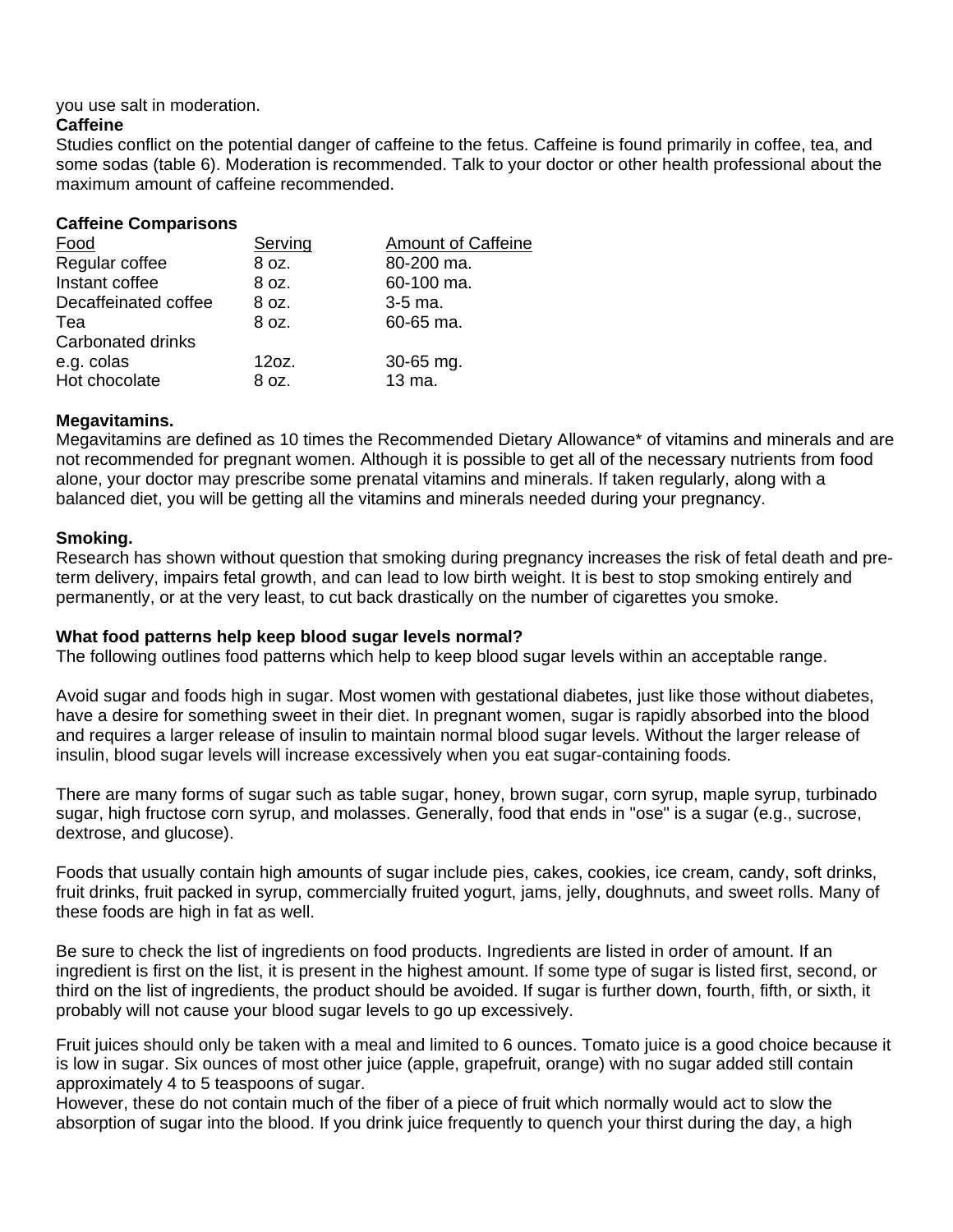

9195 Grant Street, Suite 410 300 Exempla Circle, Suite 470 6363 West 120<sup>th</sup> Avenue, Suite 300

blood sugar level may result. Use only whole fruit for snacks.

To help with the occasional sweet tooth that we all have, artificial sweeteners may be used in foods. Aspartame has been extensively tested for safety. Use during pregnancy has been approved by the Food and Drug Administration and by the American Medical Association's Review Board. However, aspartame has not been tested for long-term safety and has not been on the market very long. It may be best to avoid its use until more tests have been done.

Saccharin is not advised during pregnancy. Likewise, use of mannitol, xylitol, sorbitol, or other artificial sweeteners is not recommended until further research is done.

Fructose is a special type of sugar that is slowly absorbed into the system. A small amount of fructose can be used if your blood sugar levels are within normal range. However, fructose still has 4 calories per gram, as much as table sugar. High fructose corn syrup is part fructose and part corn syrup, making it very similar to table sugar in composition. It will raise blood sugar levels and should definitely be avoided.

Emphasize the use of complex carbohydrates. These include vegetables, cereal, grains, beans, peas, and other starchy foods. A well-balanced diet with plenty of fiber provided by vegetables, dried beans, cereals, and other starchy foods decreases the amount of insulin your body needs to keep blood sugars within a normal range. Anything that decreases the need for insulin is beneficial The American Diabetes Association recommends that at least one-half of your calories come from complex carbohydrates. Starchy foods include pasta, rice, grains, cereals, crackers, bread, potatoes, dried beans, peas, and legumes. Also, contrary to popular belief, carbohydrates are not highly fattening when eaten in moderate amounts and without the rich sauces and toppings often added.

Emphasize foods high in dietary fiber. Fiber is the edible portion of foods of plant origin that is not digested (e.g., skins, membranes, seeds, bran). Foods with a high fiber content include whole grain cereals and breads, fruits, vegetables, and legumes (dried peas and beans). Fiber aids digestion and helps prevent constipation. The fiber found in fruits, vegetables, and legumes also helps keep your blood sugar level from becoming too high without requiring extra insulin.

Keep your diet low in fat. Some fat is needed to help with the absorption of certain vitamins and to provide the essential fatty acids necessary for fetal growth. A diet which is high in fat causes the insulin to react in a less efficient manner, necessitating more insulin to keep blood sugar levels within normal range. Foods high in saturated fats such as fatty meats, butter, bacon, cream (light, coffee, sour cream, etc.), and whole milk cheeses are likely to be high in total fat. Most foods with saturated fat are also high in cholesterol because they are fats from animal origin. However, foods such as crackers made with coconut, palm, or palm kernel oil can be high in saturated fats as well. Read labels carefully. Unsaturated fats are found in foods such as fish, margarine and vegetable oils. Keep your use of salad dressings to a minimum and whenever possible use those prepared with olive oil. To help keep the diet lower in fat, avoid adding extra fats such as rich sauces and creamy desserts, and bake or broil foods instead of frying them. Replacing fatty foods with those high in complex carbohydrates is also helpful.

Include a bedtime snack that is a good source of protein and complex carbohydrates. Women with gestational diabetes have a tendency toward lower than normal blood sugar levels during the night. This causes the body to increase its utilization of fats as a fuel source. As fat is used, ketones (discussed later) are produced as a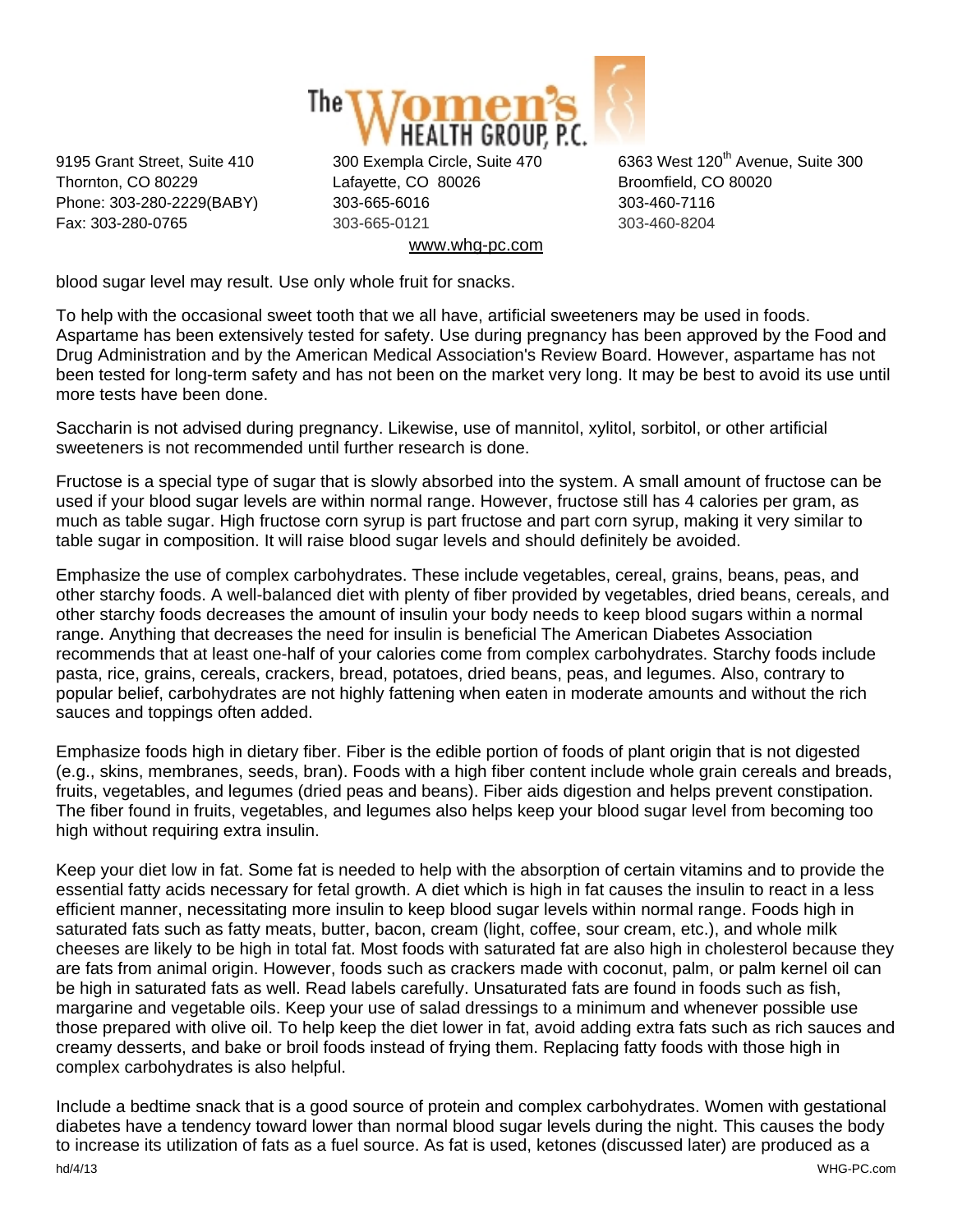by-product of the breakdown of fats, and in large amounts, may be harmful to the fetus. This can be prevented by having a bedtime snack that provides protein and complex carbohydrates such as starchy foods. Starch will stabilize your blood sugar level in the early night, while protein acts as a long-acting stabilizer.

#### **Examples of a bedtime snack are:**

1 oz. American-processed cheese + 5 crackers 1/2 chicken sandwich on whole wheat bread 3 cups unbuttered popcorn + 1/4 cup nuts

If you need to take insulin, a bedtime snack is critical and you should not omit it. When taken by injection, insulin acts to lower blood sugar level, even during the night when meals are not eaten. A bedtime snack is protective against low blood sugars while sleeping or upon arising. If a bedtime snack causes heartburn, sleep with your head raised on pillows, and be careful that you are not eating too large a bedtime snack.

#### **How do I plan meals?**

A registered dietitian or qualified nutritionist can help you plan a meal pattern that is right for you. Most women with gestational diabetes need three meals and a bedtime snack each day. It is unwise for anyone who is pregnant to go long periods of time (greater than 5 hours) without eating, as this will produce ketones. Extra snacks are necessary if your schedule results in a long time between meals. Blood sugars will be easier to keep in the normal range if meal times and amounts (total calories) are evenly spaced. It's more likely that a higher blood sugar will result if the majority of calories are eaten at dinner) than if they are distributed more evenly throughout the day. If insulin injections prove necessary, the time at which meals are eaten and the amounts eaten should be approximately the same from day to day. Do not skip meals and snacks, as this often results in hypoglycemia (low blood sugar), which may be harmful to the fetus and makes you feel irritable, shaky, or may result in a headache.

#### **Sample Menu - 2000 Calories**

This diet is planned for women whose normal non-pregnant weight should be 130-135 lbs. For women who weigh less than 130 before pregnancy, the diet should contain fewer calories. Women who are overweight are at higher risk for gestational diabetes. Your health care provider can discuss this and help you make necessary changes.

1/2 grapefruit 2 rice cakes 3/4 cup oatmeal, cooked 6 oz. low-fat yogurt, plain 1 tsp. raisins 1/2 cup blueberries 1 whole wheat English muffin **DINNER** 1 tsp. margarine 11 tsp. margarine 1/4 cup cooked barley 3 oz. chicken, without skin **LUNCH** 1/2 cup cooked broccoli Salad with:1 baked potato 1 piece whole wheat bread 1 cup romaine lettuce 1 fresh peach 1/2 cup kidney beans, cooked **BEDTIME SNACK** 2 tbsp. low-calorie Italian dressing 1/4 cup peanuts<br>1/4 cup peanuts 2 cups popco

#### **BREAKFAST AFTERNOON SNACK**

1/2 fresh tomato 1 oz. part skim mozzarella cheese 1 tbsp. margarine 1/2 cup cantaloupe chunks 1 apple 2 cups popcorn, plain

#### **What can be done to slow weight gain during pregnancy?**

Gaining too much weight during pregnancy will make blood sugar levels higher than normal for women with gestational diabetes. Yet, for many pregnant women it is very difficult to gain weight slowly and still get all of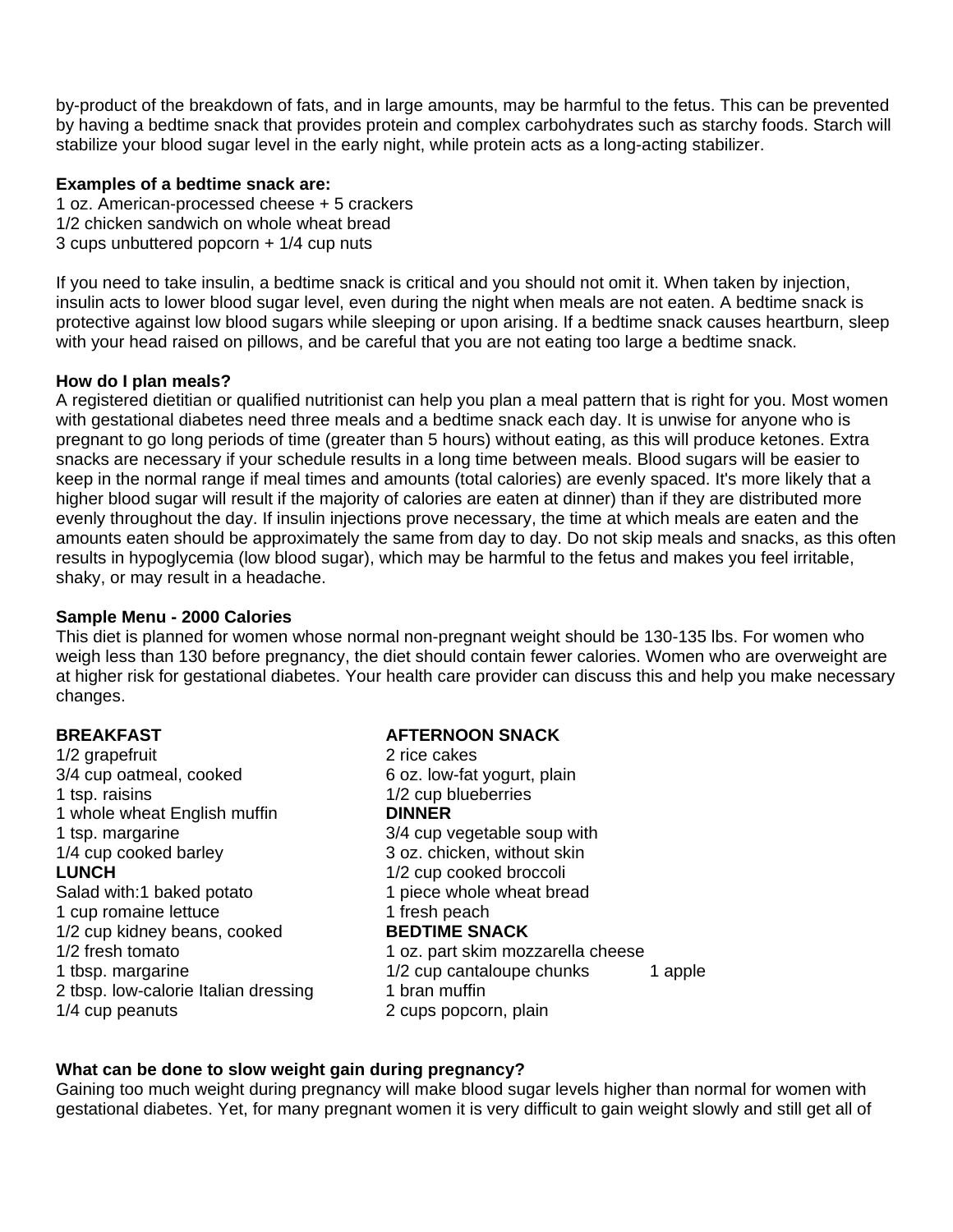

9195 Grant Street, Suite 410 300 Exempla Circle, Suite 470 6363 West 120<sup>th</sup> Avenue, Suite 300

the recommended nutrients. Luckily, fat, which is high in calories (9 calories per gram), is needed in only small amounts during pregnancy. Carbohydrates and protein, in contrast to fat, provide only 4 calories per gram. To cut calories without depriving the fetus of any necessary nutritional factors, it is best to avoid fats and fatty foods.

- Avoid high-fat meats. Choose lean cuts of beef, pork, and lamb. Emphasize more fish and poultry (without the skin).
- Avoid frying meat, fish, or poultry in added oil, shortening, or lard. Bake, broil, or roast instead.
- Avoid foods fried in oil such as chips, french fries, and doughnuts. Substitute pretzels, unbuttered popcorn, or breadsticks instead.
- Avoid using cream sauces and butter sauces, as well as salt pork for seasoning on vegetables. Season with herbs instead.
- Avoid using the fat drippings from meat or poultry for gravy. Use broth or bouillon instead and thicken with cornstarch.
- Avoid using mayonnaise or oil for salads. Use vinegar, lemon juice, or low-calorie salad dressings instead.
- To help reduce calories choose low-fat dairy products. During pregnancy you need 1200 mg calcium daily to build the fetal skeleton without drawing from maternal calcium stores. Table 7 points out foods in which the calcium content is almost the same, yet the calories are not due to the difference in fat content.
- The difference between 600 calories and 340 calories is only 260 calories and may seem insignificant. Yet, if your diet is cut by 260 calories daily for I week, your weight gain slows down by approximately 1/2 pound per week. In other words, instead of gaining 1-1/2 pounds per week you will only gain 1 pound per week.
- If cheese is a part of your daily diet, use low-fat cheeses such as low-fat cottage cheese, Neufchatel, mozzarella, farmers, and pot cheese. Avoid using cream cheese, as it has little protein and most of its calories come from fat.
- Even though pregnancy can be a very hectic time, with little time for meal preparation, eat less and less often at "fast food" restaurants. Studies have shown that some foods from fast food restaurants average 40 to 60 percent of their calories from fat, and are quite high in calories.\* For example, chicken and fish that are coated with batter and deep-fried in fat may contain more fat and calories than a hamburger or roast beef sandwich.

# **Calorie Comparisons**

| Food                            | <b>Calories</b> |
|---------------------------------|-----------------|
| 4-8 oz. glasses whole milk      | 600             |
| 4-8 oz. glasses 2 milk          | 480             |
| 4-8 oz. glasses skim milk       | 340             |
| 2-8 oz. glasses whole milk plus |                 |
| 3 oz. American processed cheese | 600             |
| 2-8 oz. glasses 2milk plus      |                 |
| 3 oz. American processed cheese | 540             |
| 2-8 oz. glasses skim milk plus  |                 |
| 3 oz. American processed cheese | 470             |

hd/4/13 WHG-PC.com Go lightly when using butter and margarine. Adding only an extra three pats of butter or margarine (same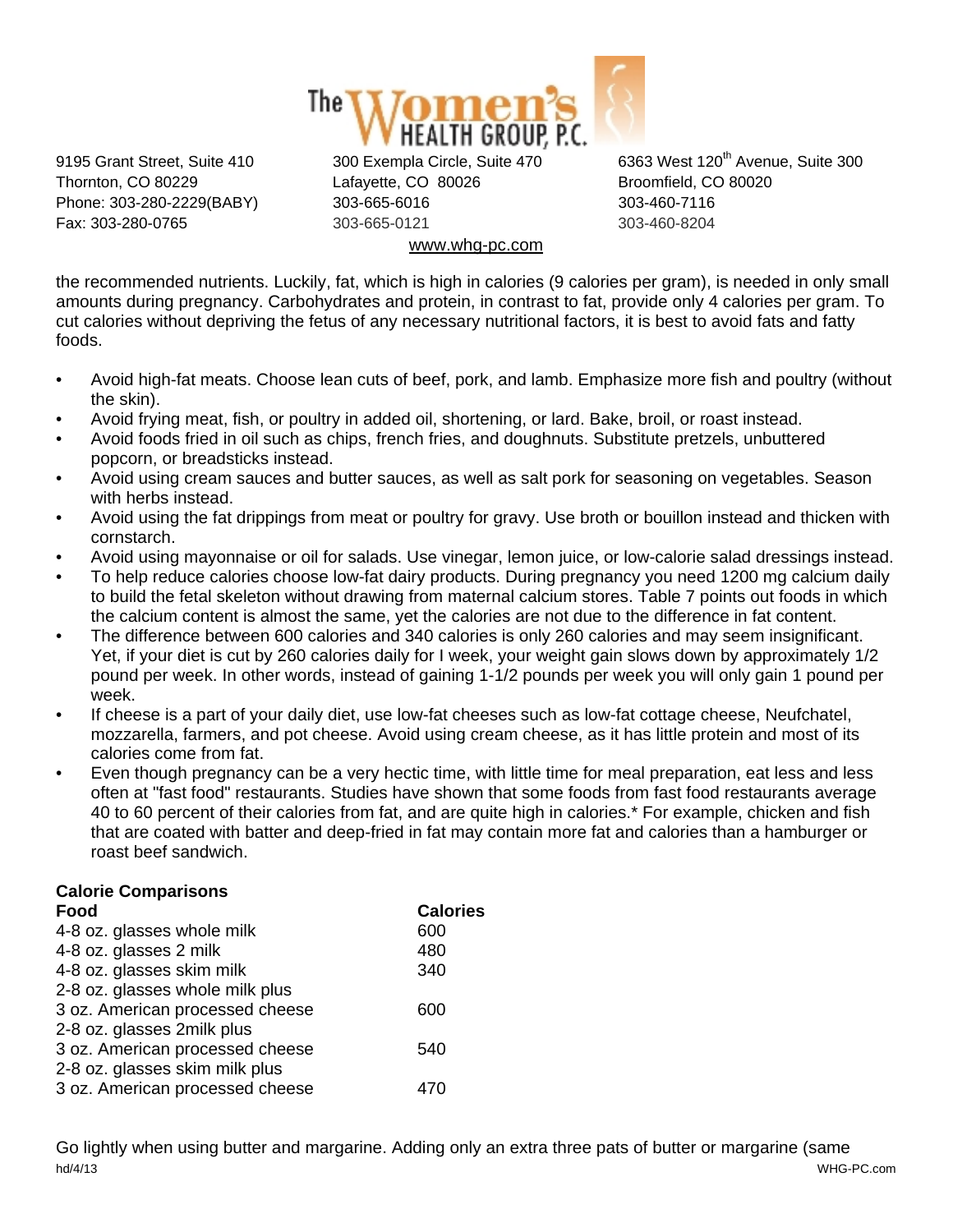calories) daily could add an extra pound of weight gain next month. It may be better to emphasize the use of foods rich in complex carbohydrates that don't use butter, margarine, or cream sauce to make them palatable. Many people find rice, noodles, and spaghetti tasty without a lot of butter. Use a variety of spices and herbs (such as curry, garlic, and parsley) to flavor rice and tomato sauce to flavor pasta without additional fats. It is also a good idea to eat small amounts frequently, thereby keeping the edge off your appetite. This will assist your "self-control" in avoiding large portions of food that you should not have. Avoid skipping meals or trying to cut back drastically on breakfast or lunch. It will leave you too hungry for the next meal to exercise any control. Your doctor or dietitian can help you determine how you can cut extra calories.

You may find it helpful to keep food records of what you eat, as most of us tend to forget or not realize the extent of our snacking. Recording everything you eat or drink tends to be a sobering and instructive experience. A Food and Exercise Record Sheet is included at the end of this book.

Be careful to maintain a weight gain of at least 1/2 pound per week, over several weeks, if you are in the second trimester (14 weeks or more of gestation). Cutting back more than this may increase the risk of having a low-birth-weight infant.

#### **Is breast-feeding recommended?**

Breast-feeding is strongly encouraged. For most women this represents the easiest way back to pre-pregnancy weight after delivery. The body draws on the calories stored during the first part of pregnancy to use in milk production. Approximately 800 calories per day are used during the first 3 months of milk production, and even more during the next 3 months. By 6 weeks after delivery, women who breast-feed usually have lost 4 pounds more than women who bottle-feed. This can be a very important factor, as it is strongly recommended that women with gestational diabetes return to their desirable body weight 4 to 5 months postpartum. As previously mentioned, maintaining a weight appropriate for your height and frame may reduce the risk of developing diabetes later in life.

In addition, breast-feeding has many advantages for your baby. Protection from infection and allergies are transferred to the baby through breast milk. This milk is also easier to digest than formula, and its minerals are better absorbed than those in formula.

#### **Exercise**

#### **Should I exercise?**

A daily exercise program is an important part of a healthy pregnancy. Daily exercise helps you feel better and reduces stress. In addition, being physically fit protects against back pain, and maintains muscle tone, strength, and endurance. For women with gestational diabetes, exercise is especially important.

Regular exercise increases the efficiency or potency of your body's own insulin. This may allow you to keep your blood sugar levels in the normal range while using less insulin.

Moderate exercise also helps blunt your appetite, helping you to keep your weight gain down to normal levels. Maintaining the correct weight gain is very important in preventing high blood sugar levels.

Talk with your doctor about what exercise program is right for you. Your doctor can advise you about limitations, warning signs, and any special considerations. Generally, you can continue any exercise program or sport you participated in prior to pregnancy. Use caution, however, and avoid sports or exercises where you might fall, or that involve jolting. Pre-pregnancy bicycling, jogging, and cross-country skiing are good exercises to continue during pregnancy.

If you plan to start an exercise program during pregnancy, talk to your doctor before beginning and start slowly. Vigorous walking is good for women who need to start exercising and have not been active before pregnancy.

Exercising frequently, 4 to 5 days per week, is necessary to get the "blood sugar lowering" advantages of an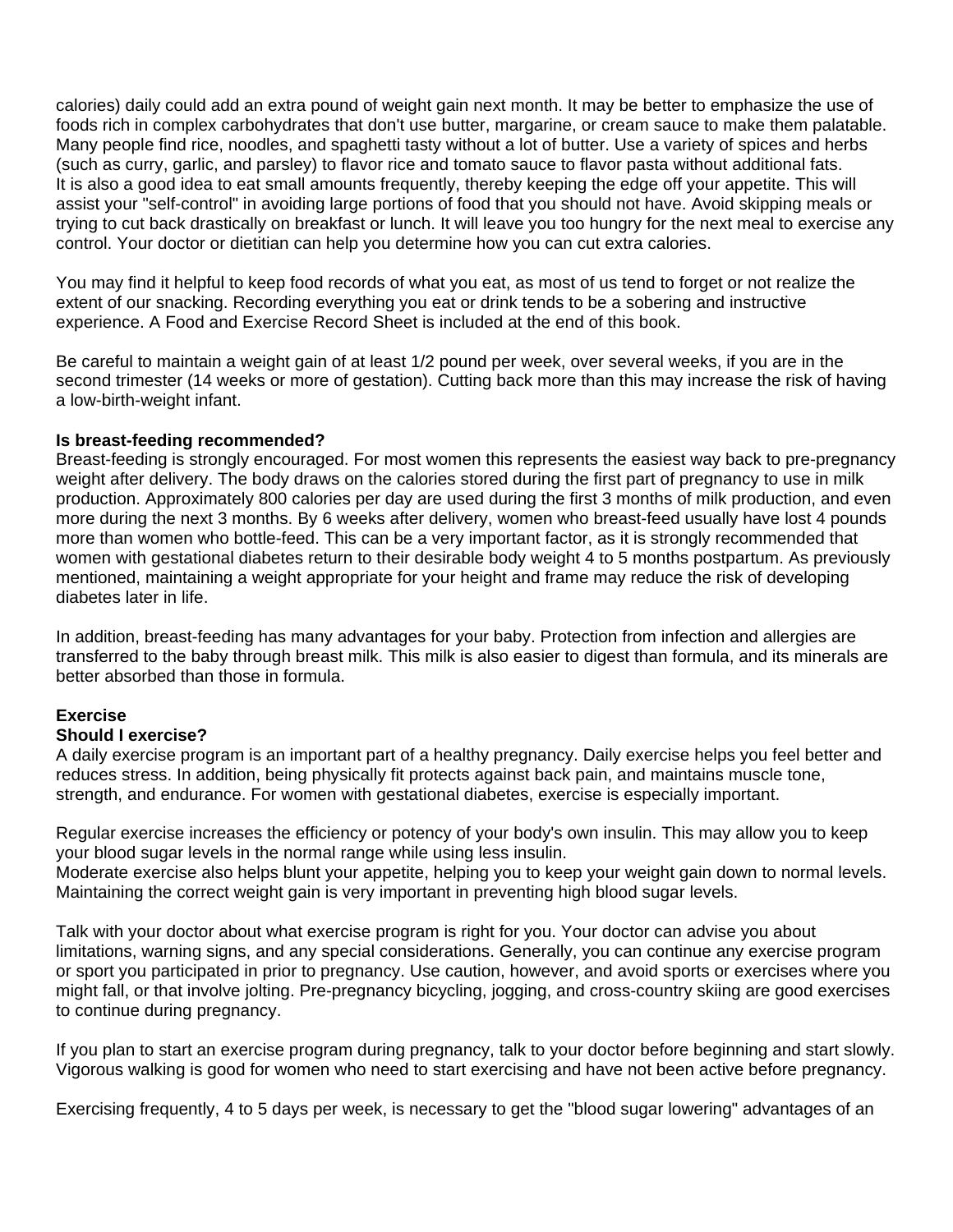

9195 Grant Street, Suite 410 300 Exempla Circle, Suite 470 6363 West 120<sup>th</sup> Avenue, Suite 300

exercise program. Don't omit a warm-up period of 5 to 10 minutes and a cool-down period of 5 to 10 minutes. Always stop exercising if you feel pain, dizziness, shortness of breath, faintness, palpitations, back or pelvic pain, or experience vaginal bleeding. Also, avoid vigorous exercise in hot, humid weather or if you have a fever. It is important to prevent dehydration during exercise, especially during pregnancy. The American College of Obstetricians and Gynecologists (ACOG) recommends drinking fluids prior to and after exercise, and if necessary, during the activity to prevent dehydration.

An ACOG report\* issued in 1985, warned that target heart rates for pregnant and postpartum women should be set approximately 25 to 30 percent lower than rates for non-pregnant women. It may be that exercising too vigorously will direct blood flow away from the uterus and fetus. ACOG recommends that pregnant women measure their heart rate during activity and that maternal heart rate not exceed 140 beats per minute.

If you need to be on insulin during your pregnancy, take a few precautions. Because both insulin and exercise lower blood sugar levels, the combination can result in hypoglycemia or low blood sugar You need to be aware that this is a potential problem, and you should be familiar with the symptoms of hypoglycemia (confusion, extreme hunger, blurry vision, shakiness, sweating). When exercising, take along sugar in the form of hard, sugar-sweetened candies just in case your blood sugar becomes too low. When on insulin, you should always carry some form of sugar for potential episodes of hypoglycemia.

It may be necessary for you to eat small snacks between meals if the exercise results in low blood sugar levels. One serving of fruit will keep blood sugars normal for most short-term activities (approximately 30 minutes). One serving of fruit plus a serving of starch will be enough for activities that last longer (60 minutes or more). If you exercise right after a meal, eat the snack after the exercise. If the exercise is 2 hours or more after a meal, eat the snack before the exercise.

#### **What happens if diet and exercise fail to control my blood sugars?**

If your blood sugars tend to go over the acceptable levels (105 mg/dl or below for fasting, 120 mg/dl or below 2 hours after a meal) you may need to take insulin injections. Insulin is a protein and would be digested like any other protein in food if it were given orally. The needles used to inject insulin are extremely fine, so there is little discomfort. If insulin injections are necessary, you will be taught how to fill the syringe and how to do the injections yourself.

Your physician will calculate the amount of insulin needed to keep blood sugar levels within the normal range. It is very likely that the amount or dosage of insulin needed to keep your levels of blood sugar normal will increase as your pregnancy advances. This does not mean your gestational diabetes is getting worse. As any healthy pregnancy progresses, the placenta will grow and produce progressively higher levels of contra-insulin hormones. As a result you will likely need to inject more insulin to overcome their effect. Some women may even require two injections each day. This does not imply anything about the severity of the problem or the outcome of the pregnancy. The goal is to maintain normal blood sugar levels with whatever dosage of insulin is needed.

#### **Can my blood sugar level go too low, and if so, what do I do?**

Occasionally, your blood sugar level may get too low if you are taking insulin. This can happen if you delay a meal or exercise more than usual, especially at the time your insulin is working at its peak. This low blood sugar is called "hypoglycemia" or an "insulin reaction." This is a medical emergency and should be promptly treated, never ignored.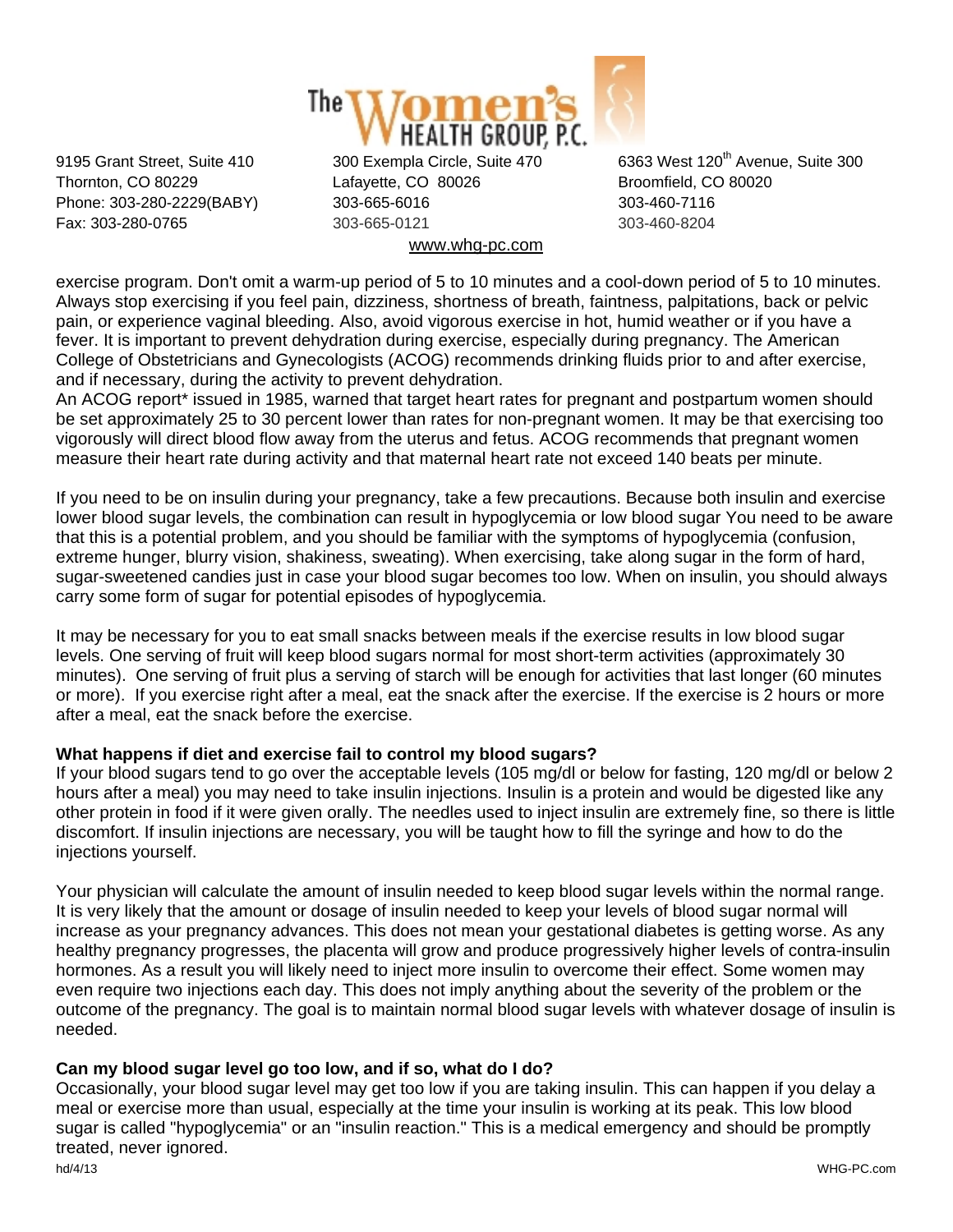The symptoms of insulin reaction vary from sweating, shakiness, or dizziness to feeling faint, disoriented, or a tingling sensation. Remember, if you take insulin injections, you need to keep some form of sugar-sweetened candy in your purse, at home, at work, and in your car. In case of an episode of hypoglycemia, you will be prepared to treat it immediately. Be sure to eat something more substantial afterward. Also, report any insulin reactions or high blood sugar levels to your doctor right away in case an adjustment in your treatment needs to be made.

As you can see from reading this booklet, extra care, work, and commitment on the part of you and your spouse or partner are required to provide the special medical care necessary. Don't worry if you occasionally go off your diet or miss a planned exercise program. Your doctor and other health care professionals will work along with you to make sure you receive the specialized care that has resulted in dramatically improved pregnancy outcome.

An ounce of prevention is worth a pound of cure! Eat as directed. Exercise as directed. Monitor as directed. Do these things and you are doing your part toward a happy, healthy pregnancy.

### **GLOSSARY OF TERMS**

Carbohydrates - A type of food, usually from plants versus animals. Carbohydrates include simple carbohydrates (sugar, fruit) and complex carbohydrates (vegetables, starches). One of three nutrients that supply calories to the body. (See fat and protein.)

Diabetes mellitus - A disorder that prevents the body from converting digested food into the energy needed for daily activities.

Fat - One of three nutrients that supply calories to the body. Included are vegetable oil, lard, margarine, butter, shortening, mayonnaise, and salad dressing. (See carbohydrates and protein.)

Gestational diabetes - A form of diabetes which begins during pregnancy and usually disappears following delivery.

Glucose tolerance test - A blood test used to make the diagnosis of diabetes, including gestational diabetes. After drinking a liquid containing 100 grams of glucose, blood is drawn every hour for 3 hours. Two or more abnormally elevated blood sugar levels indicate gestational diabetes.

Health care providers - Health care professionals who specialize in the management of certain conditions. In the case of gestational diabetes, a registered dietician, a qualified nutritionist, a diabetes educator, and a neonatologist.

Hormone - A chemical substance produced within the body which has "regulatory" effect on the activity of a certain tissue in the body. E, cortisol, and human placenta lactogen are hormones produced by the placenta which cause changes in the mother's body to prepare her for the pregnancy and birth. These hormones also have a contra-insulin effect.

Hypoglycemia - A condition where the blood sugar is lower than normal. This is a dangerous condition and should be avoided or treated rapidly.

Insulin - A hormone manufactured by the pancreas. Insulin helps glucose leave the blood and enter the muscles and other tissues of the body.

Insulin-resistance - A partial blocking of the effect of insulin. This interference can be caused by hormones produced by the placenta or by excessive weight gain.

Ketone - A break down product of fat that accumulates in the blood as a result of inadequate insulin or inadequate calorie intake.

Legumes - Beans, peas and lentils which supply fiber and nutrients and are high in vegetable protein. Macrosomia - A term meaning "large body." This refers to a baby that is considered larger than normal. This condition occurs when the mother's blood sugar levels have been higher than normal during the pregnancy. This is a preventable complication of gestational diabetes.

Nutrients - Proteins, carbohydrates, fats, vitamins and minerals. These are provided by food and are necessary for growth and the maintenance of life.

Pancreas - A long gland that lies behind the stomach. The pancreas manufactures insulin and digestive